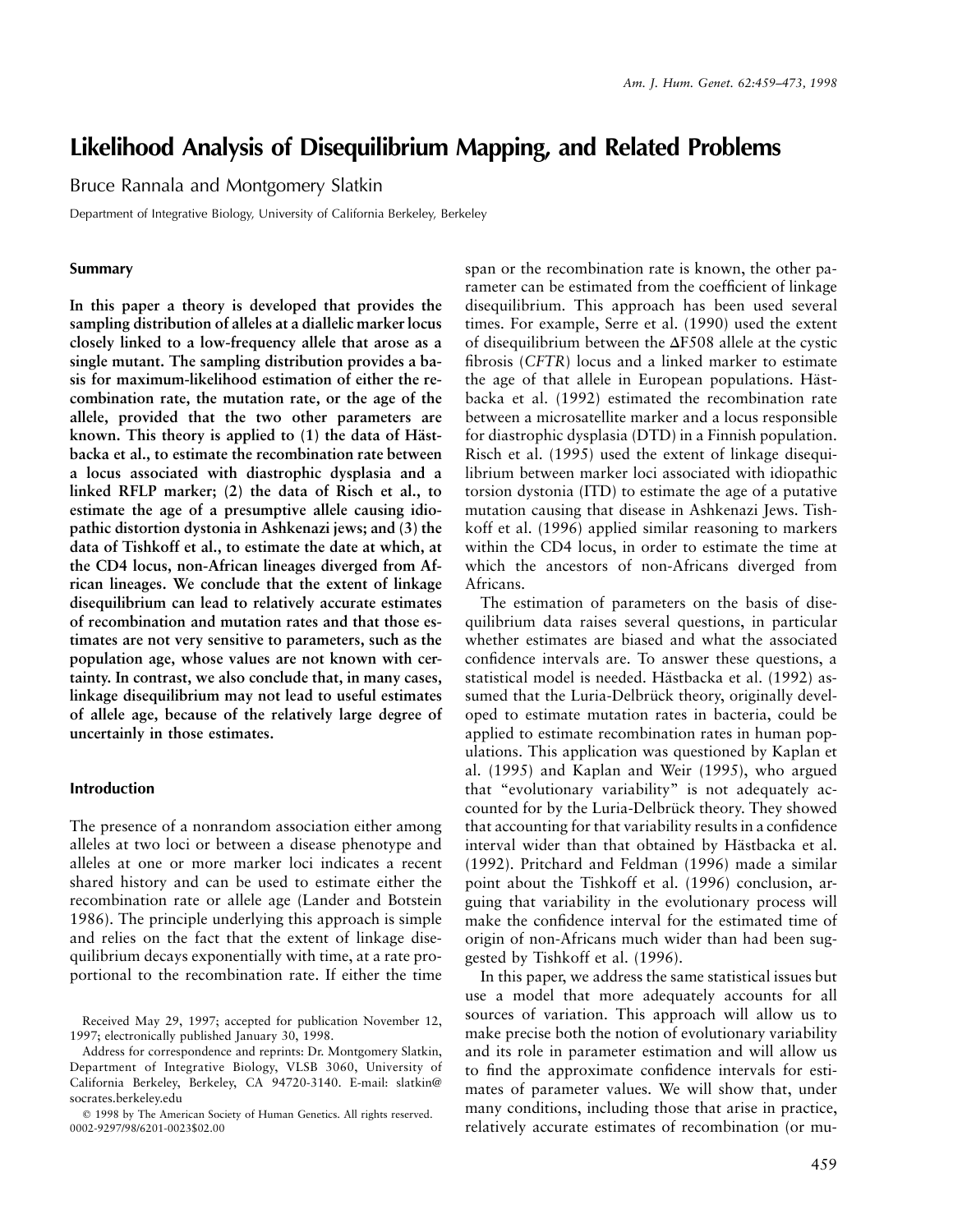tation) rates can be obtained and that those estimates are often nearly independent of the time of origin of the population sampled. We will also show that in some cases there is little information about the time of origin of an allele. Although high levels of linkage disequilibrium are usually interpreted as evidence of recent origin, we find that it may be impossible to reject the hypothesis that the allele arose at a time indefinitely long ago.

We begin by reviewing several existing estimators and their statistical properties, then develop the theory underlying our likelihood method, and finally apply our method to three cases, DTD (Hästbacka et al. 1992), ITD (Risch et al. 1995), and the CD4 locus (Tishkoff et al. 1996).

## **Existing Methods of Parameter Estimation**

Throughout, we will be concerned with a locus at which a mutant allele  $M$  arose  $t_1$  generations ago, a locus that is linked to a marker locus with two alleles,  $A_1$  and *A*2*.* The data consist of a sample of *i* chromosomes carrying *M*, with  $Y_0$  of the *i* chromosomes carrying  $A_1$ . The number  $Y_0$ , which can take values from 0 to *i*, is the observed configuration of haplotypes in the sample. The statistical problem is to use  $i$ ,  $Y_0$ , and information about the population from which the sample was drawn, to estimate either  $t_1$ , the time of origin of  $M$ ;  $c$ , the recombination rate between  $M$  and the marker locus; or  $\mu$ , the mutation rate at the marker locus.

The history of the *i M*-bearing chromosomes can be represented by a gene genealogy, as shown in figure 1*a.* The age of the most recent common ancestor is  $t_2$ , also called the "age of the root" of the genealogy. The genealogy is characterized by the ancestor-descendent (branching) relationships among chromosomes and by the times of the branching events (nodes), which we will denote by  $t_2, \ldots, t_i$  and will call the "coalescence times." If a continuous time approximation is used to describe the genealogy of the mutant class (see Slatkin and Rannala 1997), then only two branches arise at each node, and there are exactly  $i - 1$  nodes.

The definition of the age of an allele is problematic. In our notation, the mutation  $M$  arose  $t_1$  generations ago but was present in only one ancestral lineage during the time interval  $(t_1, t_2)$ . Therefore,  $t_1$  is the age of the allele, whereas  $t_2$  is the age of the root of the allelic-gene genealogy. Any recombination or mutation events during the interval  $(t_1, t_2)$  only change the identity of the marker allele that is on the *M*-bearing chromosome immediately before  $t_2$ , and that allele is the one that is initially in perfect linkage disequilibrium with *M.* Therefore, it would appear that using the configuration of haplotypes in a sample would necessarily result in an estimate of *t*2*;* but that is true only if the estimate is based on the observed configuration alone, as is the case with the



**Figure 1** Gene genealogy of a population of chromosomes descended from a nonrecurrent mutation,  $M$ , that occurred at a time  $t_1$ generations in the past. *a,* Genealogy of a population of 12 chromosomes. Mutant lineages are denoted by broken lines, and nonmutant lineages are denoted by unbroken lines. Arrows indicate the chromosomes that are sampled from the population. The time,  $t_1$ , at which the mutation occurred is denoted by a blackened circle. The time,  $t_2$ , at which mutant chromosomes first share a most recent common ancestor is denoted by an unblackened circle. The waiting times until mutant chromosomes coalesce to shared ancestral chromosomes are shown on the right, where  $t_7$  is the waiting time until the seven chromosomes coalesce to six ancestral chromosomes,  $t<sub>6</sub>$  is the waiting time until they coalesce to five ancestral chromosomes, etc. *b,* Genealogy for a sample of four of the seven mutant chromosomes obtained by sampling from the population shown in *a.* The chromosomes that are sampled are indicated by arrows in *a.* The waiting times for the four sampled chromosomes to coalesce to common ancestral chromosomes are indicated on the right. Although  $t_1$  remains fixed in the genealogy of this sample,  $t_2$  is more recent than it is for mutant chromosomes from the whole population (compare the position of the unblackened circle in *a* with that of the unblackened circle in *b*). The waiting time *t*<sup>2</sup> until a sample of chromosomes first share a common ancestral chromosome is a random variable that is influenced by the time at which the mutation occurred, as well as by both the fraction of chromosomes sampled from the population and the population growth rate and/or selection coefficient.

method-of-moments estimator discussed below. In contrast, if an estimate is based on an explicit populationgenetic model, then it is possible to estimate either  $t_1$  or  $t_2$ , because the length of the interval  $(t_1-t_2)$  is a random variable whose distribution is determined by the model. Because  $t_1$  is the time at which the mutation first arose, it is probably the parameter of greater interest. The age of the root,  $t_2$ , has a distribution that depends also on the number of chromosomes sampled from the population (see fig. 1*b*).

A commonly used estimator of  $t_2$ ,  $\mu$ , or  $c$  is what we will call the "moments estimator." It is based on the expected exponential decay of linkage disequilibrium over time, as a result of mutation and recombination (Lander and Botstein 1986). If the recombination (or mutation process) is irreversible, which, in the case of recombination, implies that  $A_1$  occurs at very low frequency on non-*M* chromosomes, then the probability that any particular lineage has not experienced a recom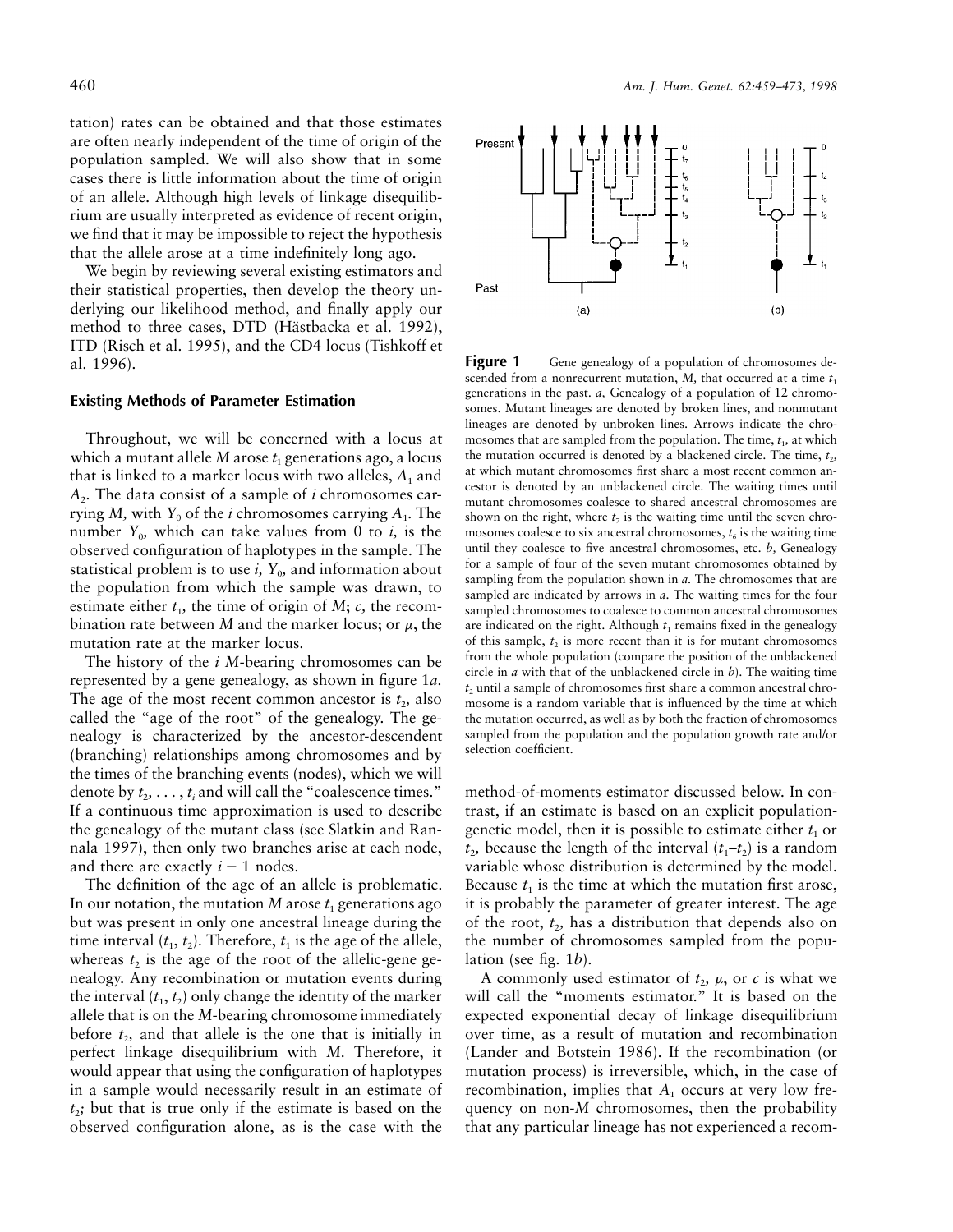bination (or mutation) event since  $t_2$  is  $Q = e^{-ut_2}$ , where *u* is the rate of recombination (or mutation) per lineage per generation. In a sample of *i M*-bearing chromosomes, the expected value of  $Y_0$ , the number of chromosomes carrying  $A_1$ , is *iQ*. An estimator of either *u* or  $t_2$  may then be obtained by equating the observed value of  $Y_0$ with its expectation. We call this the "moments" estimator, because it is based on the standard method of moments for estimation of parameters. If *u* is known, the moments estimator of  $t_2$  is

$$
\hat{t}_2 = [\log(i) - \log(i - Y_0)]/u
$$
.

If  $t_2$  is known, then  $u$  is estimated by exchanging  $u$  and  $t_{2}$ .

The moments estimator makes intuitive sense, but that intuition provides no guide to either the extent of bias or the confidence interval. The complete distribution of *Y*<sub>0</sub> in a sample—and, hence, the performance of the moments estimator—depends on the genealogy of *M,* which in turn depends on demographic parameters such as the population growth rate, the selection affecting *M,* and the fraction of *M*-bearing chromosomes in the population that are sampled. We can, however, consider an extreme case in which the moments estimator is also the maximum-likelihood estimator (MLE). If the coalescence times in the genealogy satisfy  $t_i = t_{i-1} = ... = t_2$ , which means that the gene genealogy is a "star" genealogy, then the moments estimator is also an MLE (see Appendix A). In general, a star genealogy provides a poor description of the genealogies expected when we consider the descendants of a particular mutant class (i.e., the intraallelic genealogy), although star genealogies may arise for population samples(i.e., chromosomes not restricted to a particular mutant class) in very rapidly growing populations (Slatkin and Hudson 1991).

Several studies have tried to take genealogy into account. Hästbacka et al. (1992) used the Luria-Delbrück theory, originally developed for the analysis of mutations in bacteria, as a demographic model for the analysis of linkage disequilibrium at a disease locus in the Finnish population. The Luria-Delbrück theory assumes that the genealogy is a result of successive synchronized binary fissions, representing the continued doubling of bacterial cells in culture. In our notation, that implies that  $t_3$  =  $t_4$ ,  $t_5 = t_6 = t_7 = t_8$ , etc., and that the intervals between successive doublings are the same. The method thus does not adequately account for stochastic variations in the coalescence times. In their application of the Luria-Delbrück theory to the Finnish population, Hästbacka et al. (1992) assumed that the time of origin of the population was 100 generations in the past and that a single copy of a disease mutation existed at that time, so that  $t_1 = 100$ . The recombination rate between the disease-

Kaplan et al. (1995) developed a likelihood method for the estimation of recombination rates in the context of disequilibrium mapping. Their approach is similar to ours, in that it assumes that the *M*-bearing chromosomes all descend from a single ancestral chromosome and that their numbers can be modeled by a stochastic process. Kaplan et al. used a discrete-time branching process, whereas we use a continuous-time birth-death process, but the difference is minor, apart from the fact that the continuous-time model is more easily studied by use of analytical methods and leads to more efficient computations. The important difference between our approach and that of Kaplan et al. is the way in which sampling is accounted for. In any study, the *i M*-bearing chromosomes in the sample come from a larger number of mutant chromosomes in the whole population. The total number of mutants can be estimated from the frequency of *M* and the size of the population from which the sample was drawn. Kaplan et al. accounted for sampling by selecting, among simulated histories of *M*-bearing chromosomes, those for which the total number of copies in the simulated data were in the range of the estimated total number of copies in the population. From this subset of simulations, they could estimate the probability of finding the observed proportion of  $MA_1$  chromosomes and, hence, the likelihood. Kaplan et al. (1995) noted that their results were not sensitive to the estimated number of copies in the population. In our analysis, we explicitly model the sampling of *M* chromosomes so that we are able to obtain the likelihood of the observed configuration of haplotypes directly.

Thompson and Neel (1997) used another approach for modeling the genealogy of a mutant allele. They assumed that the total number of mutant chromosomes is equal to the expected number under a branching process, conditioned on nonextinction. The genealogy of a sample of mutant chromosomes was then modeled by use of a standard coalescent process for a population of variable size. This method provides an approximation to the gene genealogy of the mutants and could provide a potential way to approximate the likelihood of a configuration at a marker locus, although Thompson and Neel (1997) did not address that problem.

Xiong and Guo (1997) also adopt a likelihood approach, but they base it on a different approximation. They assume that the likelihood can be approximated by a quadratic function of the recombination rate, and they use a diffusion method for determining the coefficients of the quadratic function. Xiong and Guo emphasize the computational efficiency of their method and point out that it can be easily generalized to cases with more than two alleles at a marker locus and more than one marker locus. They applied their method to several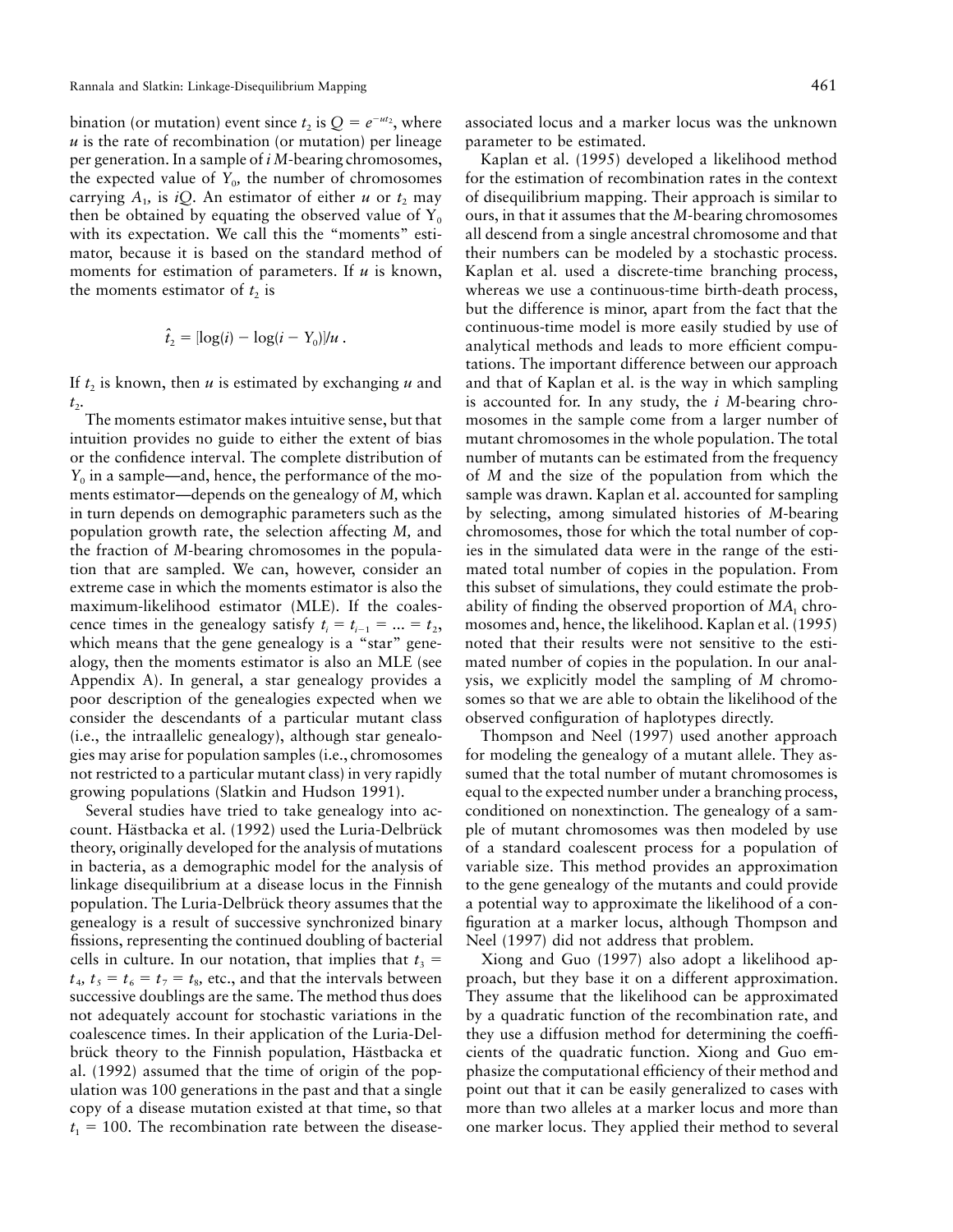published data sets and found a good agreement between their results and actual map locations of loci that have since been found. One potential weakness of the Xiong and Guo method is that they assumed that the frequency of the mutant chromosome is constant. In most cases, however, that assumption is not valid.

All likelihood methods, including the method of Kaplan et al. (1995), the method of Xiong and Guo (1997), and the one developed here, have similar goals. They provide ways to compute the likelihood of the observed data under different parameter values. In the cases that we have examined, the different methods yield similar results when applied to the problem of disequilibrium mapping. It is less clear whether they would give similar results when applied to the problem of estimating the allele age. Although Kaplan et al.'s(1995) method could, in principle, be used to estimate allele age, computational problems would likely arise, because the time required for each simulation would increase linearly with the assumed allele age, making it difficult to obtain accurate estimates for older alleles. It is not clear whether the approximations made by Thompson and Neel (1997) or Xiong and Guo (1997) would remain valid for arbitrarily large assumed ages. Our method allows us to vary allele age, with no increase in computation time.

#### **Theoretical Analysis**

A unique nonrecurrent mutation, *M,* occurs on a chromosome at a time  $t_1$  generations in the past. The problem is to use the observed configuration of marker alleles on *M*-bearing chromosomes to estimate either the time of origin of the mutation,  $t_1$ , or other parameters, such as the recombination rate and the mutation rate. A complete description of the process that generated the observed configuration of haplotypes has two components: (i) a model of the genealogical process, which describes both the coalescence times and the ancestor-descendent relationships among sampled *M*-bearing chromosomes, and (ii) a model of the process of recombination between the mutation *M* and the linked markers and of the process of mutation at the linked markers. The genealogy relating a sample of chromosomes descended from a particular nonrecurrent mutant chromosome *M* arising at a time  $t_1$  generations in the past is illustrated in figure 1. The processes of recombination and mutation at linked markers are illustrated in figure 2.

#### *Intraallelic Coalescent*

The distribution of the coalescence times for a sample of chromosomes descended from a nonrecurrent mutation, *M*, is derived in Appendix B and depends on three parameters: (1)  $\xi$ , which incorporates the combined effects of population growth and selection, if any, affecting



**Figure 2** Intraallelic gene genealogy illustrating the effects of recombination and mutation involving a marker locus *A* linked to a nonrecurrent mutation *M.* There are two alleles for the linked marker:  $A_1$  and  $A_2$ . The distribution of the two haplotypes  $MA_1$  and  $MA_2$  is shown for a sample of chromosomes descended from the ancestral haplotype,  $MA_1$  (indicated by a blackened circle), on which the mutant first arose. Blackened boxes superimposed on the lineages denote mutation (or recombination) events, at the marker locus, of the form  $A_1 \rightarrow A_2$ , whereas unblackened boxes denote equivalent events of the form  $A_2 \rightarrow A_1$ .

individuals heterozygous for *M*; (2)  $f = n/(2N)$ , the fraction of the population sampled, where *n* is the total number of chromosomes sampled and *N* is the (diploid) population size; and (3) *i*, the number of *M*-bearing chromosomes in the sample. Let  $t = \{t_2, t_3, ..., t_i\}$ , where  $t_i$  is the waiting time until *i* sampled *M*-bearing chromosomes coalesce to  $j - 1$  ancestral chromosomes. The joint probability density of *t* has been given by Slatkin and Rannala (1997), under the assumption that *M* is in sufficiently low frequency that its numbers can be modeled by a linear birth-death process.

#### *Recombination and Mutation*

A marker locus *A* is closely linked to *M.* The marker has two alleles in the population:  $A_1$  and  $A_2$ . Let  $\mu$  be the instantaneous mutation rate from  $A_1$  to  $A_2$ , and let  $\nu$  be the instantaneous mutation rate from  $A_2$  to  $A_1$ . The instantaneous rate of recombination is *c.* The frequency of  $A_1$  among nonmutant chromosomes is  $p$ , which is assumed to have remained constant since *M* appeared. We consider a diploid model, but we ignore homozygous mutant individuals, since these will occur with negligible frequency (for a rare mutation), focusing exclusively on *M*-bearing chromosomes found in heterozygotes. Recombination of *M*-bearing chromosomes then always involves exchanges with nonmutant chromosomes.

The probability of a transition (by either mutation or recombination) from an  $MA_1$  to an  $MA_2$  chromosome during an interval *dt* is *udt*, where  $u = \mu + c(1 - p)$ . The probability of a transition from an  $MA<sub>2</sub>$  to an  $MA<sub>1</sub>$  chromosome is *vdt*, where  $v = v + cp$ . The transition prob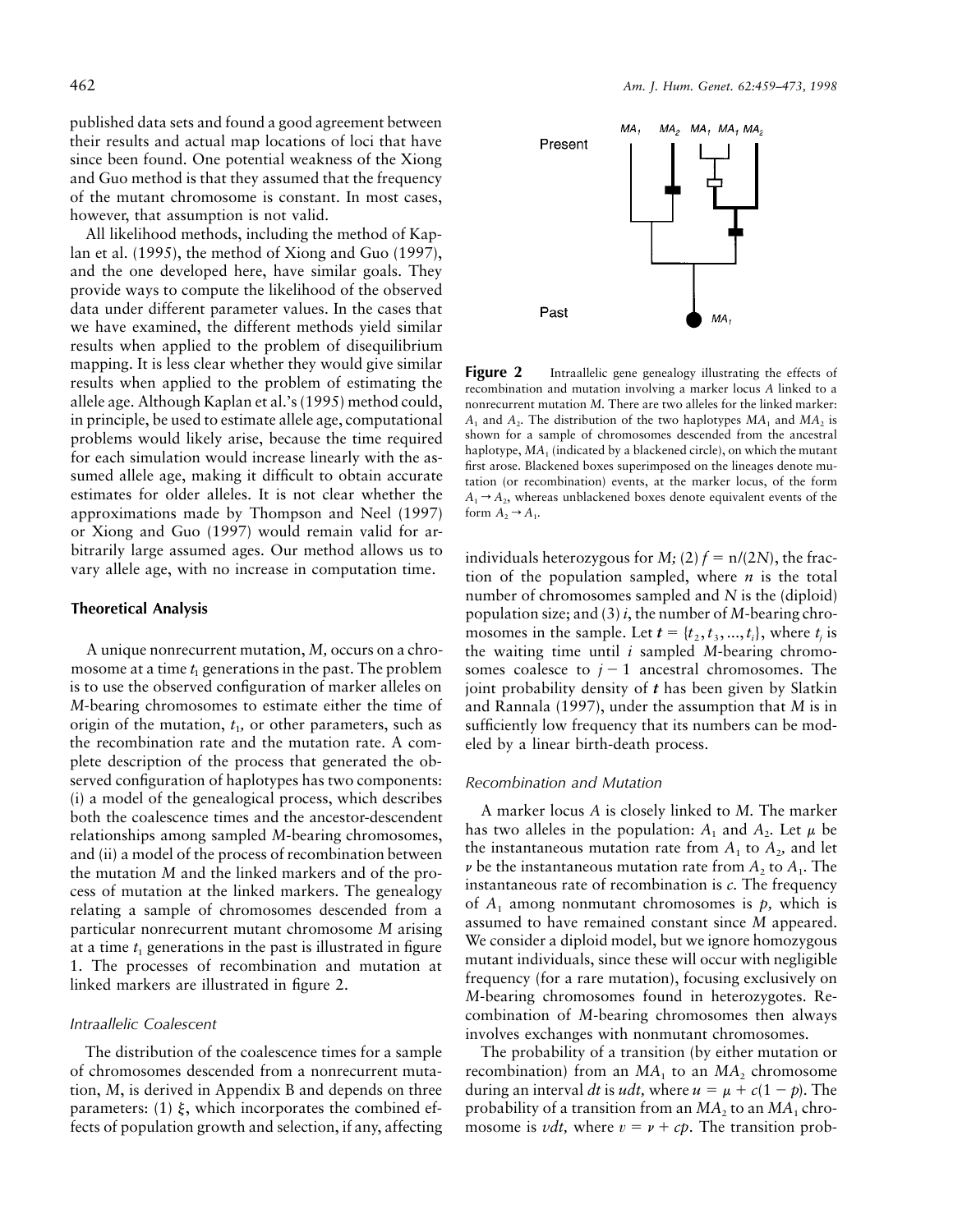abilities during an interval of length *t* may be calculated analytically (see Appendix C):

$$
P_{(t)}(MA_1 \to MA_2) = \frac{u}{u+v} [1 - e^{-(u+v)t}]
$$

and

$$
P_{(t)}(MA_2 \to MA_1) = \frac{v}{u+v} [1 - e^{-(u+v)t}] \ .
$$

For simplicity, in the derivation that follows, we will model the processes of recombination and mutation on the genealogy moving forward in time—rather than backward, as we have done previously. If we ascend the genealogy of the *M*-bearing chromosomes, moving forward in time from the initial mutant toward the sample of present-day descendants, all existing chromosomes are equally likely to have given rise to the additional chromosome that is generated at each coalescence event. If we look forward in time, a coalescence event is seen to be the birth of an additional mutant lineage that leaves descendants in the sample. By considering all the possible ways in which each coalescence event might have occurred and by calculating the probability of each, we can avoid dealing directly with the branching relationships of the genealogy, yet we can still calculate the probability distribution of ancestral haplotype configurations among mutant chromosomes after each coalescence event in the genealogy.

If we consider the interval between the  $(j - 1)$ th and *j*th coalescence events (moving forward in time), there are  $j - 1$  independent lineages, each undergoing a transition process as described above. At the *j*th coalescence event, an additional chromosome is formed by choosing one of the  $j - 1$  chromosomes that exist immediately prior to the coalescent event, to duplicate with equal probability, so that

$$
P(Y_j|Y_{j-1}) = \left(\frac{Y_j - 1}{j-1}\right) P^*(Y_j - 1|Y_{j-1}) + \left(\frac{j-1-Y_j}{j-1}\right) P^*(Y_j|Y_{j-1}),
$$

where  $Y_i$  denotes the number of  $MA_1$  chromosomes immediately after the *j*th coalescence event, where  $Y_{i-1}$  denotes the number immediately after the  $(j - 1)$ th coalescence event, and where  $P^*$  ( $Z|Y_{i-1}$ ) is the probability the *Z MA*<sup>1</sup> chromosomes exist immediately *prior* to the *j*th coalescence event, given that  $Y_{i-1}$  existed immediately after the  $(j - 1)$ th coalescence event (see below). Suppose that immediately after the  $(j - 1)$ th coalescence event there are  $Y_{i-1}$   $MA_1$  chromosomes. The probability that

 $k$  of these are replaced by  $MA<sub>2</sub>$  chromosomes immediately prior to the *j*th coalescence event is

$$
P(k|Y_{j-1}) = {Y_{j-1} \choose k} (u)^{k} (1 - u)^{Y_{j-1} - k} \quad , \qquad (1)
$$

where  $G = \left[1 - e^{-(u+v)\Delta t}\right]/(u+v)$  and where  $\Delta t =$  $t_{i-1} - t_i$  is the waiting time between coalescence events *j* and *j* - 1. If there are *j* - 1 -  $Y_{j-1}$   $MA_2$  chromosomes immediately after the  $(j - 1)$ th coalescence event, the probability that *l* of these are replaced by  $MA_1$  chromosomes immediately prior to the *j*th coalescence event is

$$
P(l|Y_{j-1}) = {j-1-Y_{j-1} \choose l} (vG)^l (1-vG)^{j-1-Y_{j-1}-l} . \quad (2)
$$

The number of  $MA<sub>1</sub>$  chromosomes immediately before the *j*th coalescence event is then  $Y'_{i-1} = Y_{i-1} + l - k$ , and the probability that there are  $Y'_{i-1}$   $MA_1$  chromosomes is

$$
P^*(Y'_{j-1}|Y_{j-1}) = \sum_{k} {Y_{j-1} \choose k}
$$
  
 
$$
\times \left(\frac{j-1-Y_{j-1}}{Y'_{j-1}-Y_{j-1}+k}\right)
$$
  
 
$$
\times (uG)^k (1-uG)^{Y_{j-1}-k}
$$
  
 
$$
\times (vG)^{Y'_{j-1}-Y_{j-1}+k} (1-vG)^{j-1-Y'_{j-1}-k},
$$

where the range of the sum over *k* depends on the specific values of  $Y_i$  and  $Y_{i-1}$ .

The probability of any particular configuration of haplotypes,  $Y_0$ , for the *i M*-bearing chromosomes can be calculated directly by taking a sum over the probabilities for all possible ancestral configurations of haplotypes that might have resulted in the observed haplotype configuration and then integrating over the coalescence times, to obtain

$$
P(Y_0 | \Theta_1)
$$
  
=  $\sum_{Y_i=0}^{i} \sum_{Y_{i-1}=0}^{i-1} \dots \sum_{Y_1=0}^{1} \int_{t_2=0}^{t_1} \int_{t_3=0}^{t_2} \dots \int_{t_i=0}^{t_{i-1}} P(Y_0 | Y_i, t, \Theta_2)$   
 $\times \prod_{j=2}^{i} P(Y_j | Y_{j-1}, t, \Theta_3)$   
 $\times P(Y_1 | p) \times P(t | \Theta_4) dt_i ... dt_2$ ,

where  $\Theta_1 = \{u, v, p, t_1, i, f, \xi\}, \quad \Theta_2 = \{u, v, i\}, \quad \Theta_3 =$  ${u, v, t_1, i}$ , and  $\Theta_4 = {i, f, \xi, t_1}$ . There are *i*! terms in the above sum, each of which includes an  $(i - 2)$ -dimensional integral, so it is not practical to evaluate the righthand side of this equation explicitly for a sample of more than ∼10 mutant chromosomes. An alternative method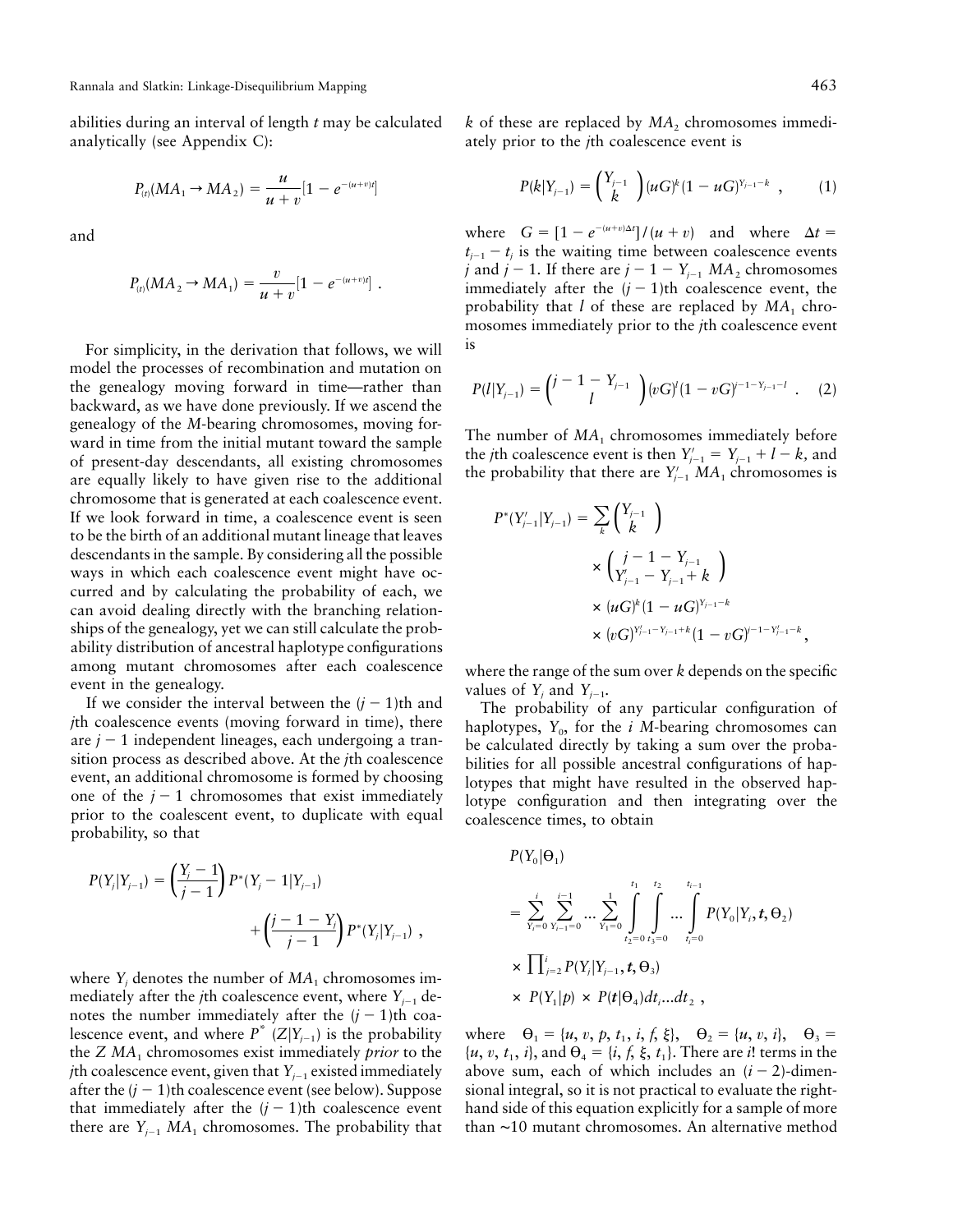for evaluating this equation is to use Monte Carlo integration.

#### *Monte Carlo Integration*

A Monte Carlo estimator of  $P(Y_0 | \Theta_1)$  is obtained as

$$
P(Y_0|\Theta_1) \approx \frac{1}{R} \sum_{k=1}^R P(Y_0 | \tilde{Y}_i(k), \tilde{t}(k); u, v) ,
$$

where the sum is evaluated over *R* replicate Monte Carlo realizations of the random variables  $\tilde{Y}_i(k)$  and  $\tilde{\boldsymbol{t}}(k)$ . Note that  $\tilde{Y}_i(k)$  is the *k*th of *R* independent random variables generated from the distribution

$$
P(Y_i|\mathbf{t};\Theta_3,p) = \prod_{k=2}^i P(Y_k|Y_{k-1},\mathbf{t};\Theta_3) P(Y_1|p) .
$$

Random variables are generated from this distribution by sequential simulation from the conditional probability distributions, beginning with configuration  $Y_1$  and ending with configuration  $Y_i$ , as described below. If  $p < 1$ , then  $Y_2 = 2$  with probability  $pe^{-(u+v)(t_1-t_2)} +$  $v[1 - e^{-(u+v)(t_1-t_2)}]$  and otherwise takes the value  $Y_2 = 0$ . To simulate  $\tilde{Y}_i(k)$  for  $2 < j \leq i$ , we first simulate two independent binomial random variables, *h* and *l,* from the binomial distributions of equations (1) and (2), respectively, conditional on the variate  $\tilde{Y}_i(k)$  generated at the previous step. The random variable  $\tilde{Y}_i(k)$  is then obtained as  $\tilde{Y}_i(k) = \tilde{Y}_{i-1}(k) + l - h$ . The vector of random variables  $\tilde{\mathbf{t}}(k)$  is generated for each replicate of the Monte Carlo integration by means of the simulation method described by Slatkin and Rannala (1997).

#### *Genealogy and the Age of a Mutation*

There are limits on the allele ages that may be estimated by use of genealogical information. As the time  $t_1$  at which mutation  $M$  arose increases, the distribution of the coalescence times converges to a stationary distribution that no longer depends on  $t_1$  (Rannala 1997). If  $t_1$  is sufficiently large, the distribution of coalescence times cannot be distinguished from the limiting distribution (i.e., the density obtained in the limit as  $t_1 \rightarrow \infty$ ). When this is the case, the data no longer contain any information about the parameter  $t_1$ , even though there may still be considerable linkage disequilibrium. A likelihood-ratio test (LRT) can be used to detect such cases and to determine whether  $t_1$  differs significantly from infinity, where the likelihood ratio is

$$
\Lambda = [P(Y_0|t_1 \to \infty)]/[P(Y_0|\hat{t}_1)].
$$

The hypotheses are nested so that  $-2\log\Lambda$  is approximately  $\chi^2$  distributed with 1 df. Because  $t_1 \rightarrow \infty$  is a boundary condition, it is not clear that the  $\chi^2$  approximation is justified in this case. An alternative approach is to simulate observations under the null hypothesis that  $t_1 \rightarrow \infty$  and to generate the distribution of the statistic.

Given the demographic parameters  $\xi$  and  $f$ , it may be possible to predict a priori the range of values for which  $t_1$  may be estimated, although we do not pursue that question in this paper. Numerical analyses suggest that, for a fixed sample size of *i* copies of the mutant allele, an increase in  $\xi$  or  $f$  reduces the maximum age that may be inferred for the mutant.

## **Applications**

#### *DTD in Finland*

DTD is an autosomal recessive disorder that has disease-associated chromosomes present at a frequency of ∼0.8% in Finland. Ha¨stbacka et al. (1992) measured the extent of linkage disequilibrium between disease-associated chromosomes and several markers located within the *CSF1R* locus on chromosome 5q, to estimate that the locus carrying alleles causing DTD is ∼62 kb from *CSF1R.* Subsequently, by positional cloning, Hästbacka et al. (1994) found the locus to be ∼70 kb from *CSF1R.* We can use the Hästbacka et al. (1992) data to illustrate our method.

In the Hästbacka et al. (1992) data set, there are 146 DTD chromosomes, and, of those, all but 7 had an *Eco*RI restriction site and a *Sty*I restriction site (the 1–1 haplotype) within the *CSF1R* locus. Thus, in our notation,  $i = 146$  and  $Y_0 = 139$ . We do not know *n*, the total sample size, because the DTD chromosomes were not obtained in a population survey. This situation is typical for disease-associated alleles, because chromosomes are not sampled randomly from the population but instead are sampled disproportionately both from individuals treated for the disease and from their close relatives. By using the estimated frequency, 0.8%, we can estimate how large *n* would have to be for us to expect to obtain 146 disease chromosomes (on average) in a random sample of chromosomes. To find 146 DTD chromosomes in a sample of size *n*,  $146/n = .008$ , so on average,  $n = 18, 250$ . Given the current population size of Finland, 5 million ( $N = 5 \times 10^6$ ), this hypothetical sample represents a proportion  $f = n/2N =$  $1.825 \times 10^{-3}$  of the population. Following Hästbacka et al. (1992), we assume that the Finnish population was founded by 1,000 individuals ∼2,000 years, or  $t_1$  = 100 generations ago, and that the population has grown exponentially since that time, at a rate of  $\xi = .085$ . In the initial population, there was a single mutant copy of the DTD allele on a chromosome carrying the 1–1 haplotype at the marker locus. That haplotype occurs with a frequency of 3% on the nondisease chromosomes  $(p_1 = .03)$ . In the Hästbacka et al. (1992) data set, there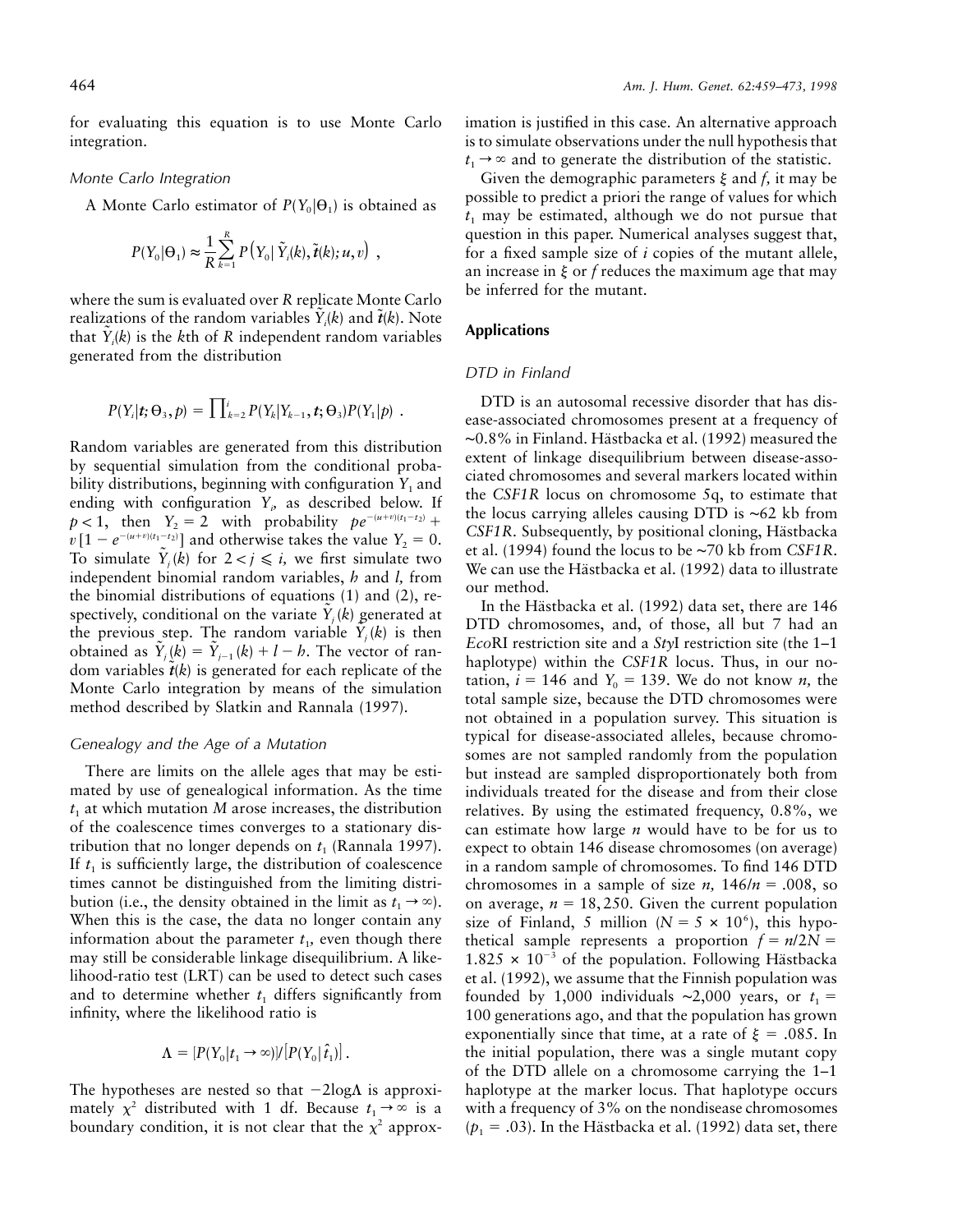is one 1–2 haplotype associated with the DTD chromosome, but we will ignore that haplotype and will treat the two restriction sites as a single marker locus. We assume that the mutation rates at the marker locus are 0, and hence, in our notation,  $u = c(1 - p_1)$  and  $v =$  $cp_1$ , where *c* is the unknown recombination rate.

We have used these parameter values and the Monte Carlo integration method described above to compute the likelihood of the observed haplotype configuration as a function of *c,* the recombination rate between the marker and disease locus. Figure 3 shows the log likelihood's dependence on *c.* The maximum-likelihood estimate of *c* is .0008, and the 95% confidence interval is .0002–.0016. This estimate of *c* is slightly higher than .0006, the estimate given by Hästbacka et al. (1992), and our confidence interval is also larger than theirs (which was .0005–.0009). For humans, a map distance of 1 cM (i.e., a recombination rate of .01) corresponds to a physical distance of ∼1 Mb. The estimated recombination rate .0008 therefore corresponds to a physical distance, between the marker and the mutation, that is ∼80 kb, which is in close agreement with the actual physical distance, now known to be ∼70 kb. Kaplan et al. (1995) used a simulation approach to calculate the likelihood for these data and also found a wider confidence interval than did Hästbacka et al. (1992). Kaplan et al. computed the upper bound on the estimated recombination rate to be .0022.

Because of the high growth rate, estimates of *c* are insensitive to  $t_1$ . Numerical analyses suggest that, even if the time of the founding event for the Finnish population was much more than 100 generations ago, the genealogy and the resulting MLE of *c* would be roughly the same.

The frequency of the mutation *M* in the population also carries information about  $t_1$  (Slatkin and Rannala 1997). The MLE of  $t_1$  for the Hästbacka et al. (1992) data, on the basis of frequency, is  $\hat{t}_1 = 111.9$  generations, with a 95% confidence interval of 94.1–146.7, when equation (8) of Slatkin and Rannala (1997) is used. This is quite close to the Finnish population's estimated age based on our knowledge of its demographic history.

#### *ITD in Ashkenazi Jews*

ITD is a movement disorder with variable clinical effects. It is relatively frequent in Ashkenazi Jews and is best modeled as being attributable to a dominant allele with ∼30% penetrance (Risch et al. 1995). The locus carrying this allele has been mapped to 9q34. Risch et al. (1995) have shown that the disease is in very strong disequilibrium with several microsatellite marker loci, including loci that are separated by as much as 4 cM. These observations have suggested that most cases of ITD in Ashkenazi Jews are caused by a single allele of



**Figure**  $3$  Log likelihood ( $\ell$ ) of the data, analyzed by Hästbacka et al. (1992), for *Sty*I marker haplotypes of chromosomes associated with DTD in the Finnish population, as a function of the recombination rate with the marker (see text). The maximum-likelihood estimate of the recombination rate *c,* as well as the 95% confidence interval of the estimate (i.e., the values that are  $\leq 2$  units of log likelihood below the maximum-likelihood estimate), are indicated by arrows. The MLE is  $\hat{c} = .0008$ , with the 95% confidence interval .0002–.0016.

relatively recent origin. Risch et al. (1995) used these observations to estimate the age of the mutation as being 8–22 generations.

In our analysis, we assume that the current population size of Ashkenazi Jews is  $N = 5 \times 10^6$  and use Risch et al.'s (1995) estimate of the frequency of the allele causing ITD in Ashkenazi Jews to be 1/6000. We will analyze 54 ITD haplotypes reported by Risch et al. (1995). The estimated value of the total sample size *n,* the total sample size,  $54 \times 6,000 = 324,000$  and  $f = n/(2N) =$ .0324. Historical records suggest that the rate of population increase has been ∼1.5 fold per generation (Risch et al. 1995), which implies a growth rate of  $\xi =$  $ln(1.5) = .4055$ .

Risch et al. (1995, table 4) have reported the haplotypes of 59 chromosomes associated with ITD. Of these, 54 have been identified as carrying the same mutant allele for ITD, because they have the same or nearly the same haplotypes at three marker loci (D9S62a, D9S62b, and D9S63) that previous analysis showed are very closely linked and that are only slightly distal to the presumptive disease locus (which they call "*DYT1*"). Two other highly polymorphic markers (*ASS* and D9S64) are in the same region. The locus *ASS* is estimated to have a recombination rate of  $c_1 = .018$  with D9S63, with a confidence interval of .007–.033, and a recombination rate of  $c_2 = .023$  with D9S64, with a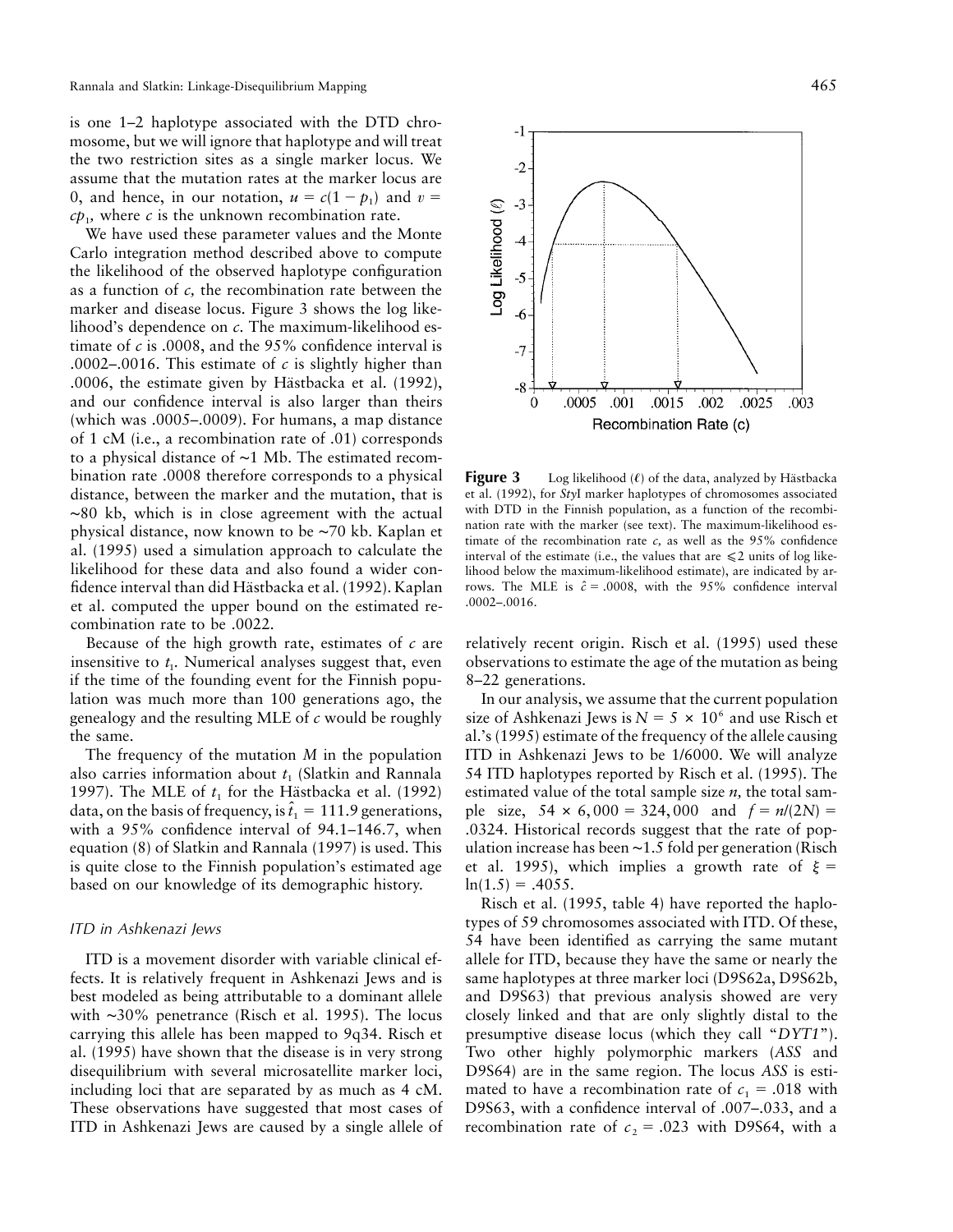confidence interval of .012–.042 (Risch et al. 1995). For both markers,  $i = 54$ . One allele of *ASS*, allele 12, is found on  $Y_0 = 47$  chromosomes, and its frequency on nondisease chromosomes,  $p_1$ , is .086. (The subscripts for *p, u,* and *v* indicate the locus, *ASS* or D9S64.) For D9S64, two alleles are in relatively high frequency: allele 10 is found on 16 chromosomes, and allele 2 is found on 18 chromosomes; Risch et al. combined these into a single ancestral category. For ASS,  $u_1 = .018 \times (1 -$ .086) = .0164 and  $v_1 = .018 \times .086 = .001548$ , if we assume that mutation can be ignored. For D9S64, we assumed that there was no interference of recombination, so  $c_2$ , the recombination rate with *DYT1*, is  $.018 + .023 - .018 \times .023 = .0406$ . Hence  $u_2 =$ .035566 and  $v_2$  = .0050034, when allele 2 and allele 10 are combined, and  $u_2 = .03788$  and  $v_2 = .000272$ , when allele 2 is assumed to be ancestral. The extensive polymorphism on many disease chromosomes at this locus suggests that the mutation rate might be high enough to be important. Assuming a mutation rate of 0 makes the values of  $u_2$  and  $v_2$  minimum values, and any increase in those parameters would tend to reduce estimates of  $t_1$  or  $t_2$ .

We can use our method to find the likelihoods for any values of  $t_1$ , the time of origin of the mutation, or  $t_2$ , the age of the root of the mutant gene genealogy, by treating data at each marker locus separately. In the first case, we use the intraallelic genealogy obtained by conditioning on  $t_1$ , and in the second case we use the intraallelic genealogy obtained by conditioning on  $t_2$ . Figure 4 shows the results for the *ASS* locus. We can see that, for shorter times, the likelihood functions for  $t_1$ and  $t_2$  are nearly the same. For both, the MLE is  $~10$ generations, and the lower limit of the 95% confidence interval is ∼2 generations. The similarity of these two curves reflects the fact that, when  $t_1$  is small, the first branching of the mutant-gene genealogy will occur very soon after the mutant arises. For larger values of  $t_1$ , the difference between  $t_2$  and  $t_1$  increases, indicating that there is a longer time during which there is a single lineage ancestral to all copies of the mutant in the sample. As a consequence, the difference between the likelihoods will increase with  $t_1$ . We can see, though, that, whether the goal is to estimate  $t_1$  or  $t_2$ , the upper limit of the confidence interval is relatively large, ∼72 generations for *t*<sub>2</sub> and ∼131 generations for *t*<sub>1</sub>. We found similar results for the data from D9S64. When alleles 2 and 10 are combined, as in the Risch et al. (1995) analysis, the MLE of both  $t_1$  and  $t_2$  is 14 generations, with a lower limit, for the confidence interval, of 5 generations. The upper limit is 51 generations for  $t_2$  and 71 for  $t_1$ . For allele 2 alone, the MLE of both  $t_1$  and  $t_2$  is ∼25 generations, with upper confidence limits of ∼100 and ∼80 generations, respectively. On the basis of the observed frequency of mutant chromosomes in the pop-



**Figure 4** Log likelihood  $(\ell)$  curves for the estimation of the age of the ITD allele found in high frequency in Ashkenazi Jews. Time, *t,* is measured in generations, and both curves are based on the data at the *ASS* locus, as described in the text;  $n = 54$  and  $Y_0 = 47$ . The parameters for both curves were as follows:  $\xi = .4055$ ,  $u = .0164$ ,  $v = .001548$ , and  $f = .0324$ . A total of 100,000 replicates of the Monte Carlo integration described in the text were used to obtain the likelihood for each point. The upper curve is the log likelihood of  $t_1$ , the time of origin of the mutant, and the lower curve is the log likelihood of  $t_2$ , the age of the root of the mutant-gene genealogy. The broken line shows values of log(*L*) that are 2 units less than the maximum and that hence provide an approximate graphical way to determine the upper and lower 95% confidence limits on estimates of  $t_1$  and  $t_2$ .

ulation and according to equation (8) of Slatkin and Rannala (1997), with  $\xi = .4$ , the MLE of  $t_1$  is 17.8  $(13.9 - 25.1)$ .

Our estimates of allele age are similar to those reported by Risch et al. (1995), but we find that the data are consistent with a much wider range of allele ages than was suggested by Risch et al. (1995). It isillustrative to examine in more detail the reasons that we obtained such broad confidence intervals. There are potential two sources of error for the moments estimator of  $t<sub>2</sub>$ . First, the time at which the original mutant *M* arose may be far enough in the past that the genealogy is nearly independent of the parameter  $t_1$ , as appears to be the case for *DYT1.* Second, there may be large errors associated with estimates of  $t_1$  or  $t_2$ , because of the large variance among the observed sample configurations of haplotypes even when  $t_1$  is recent. As mentioned above, the moments estimator is an MLE of  $t_2$  if the intraallelic genealogy is star like, but that will not generally be the case for realistic demographic models. We have examined the effects that genealogy has on the distribution of the moments estimator, by using simulations. The large effect that genealogy can have on the distribution of the mo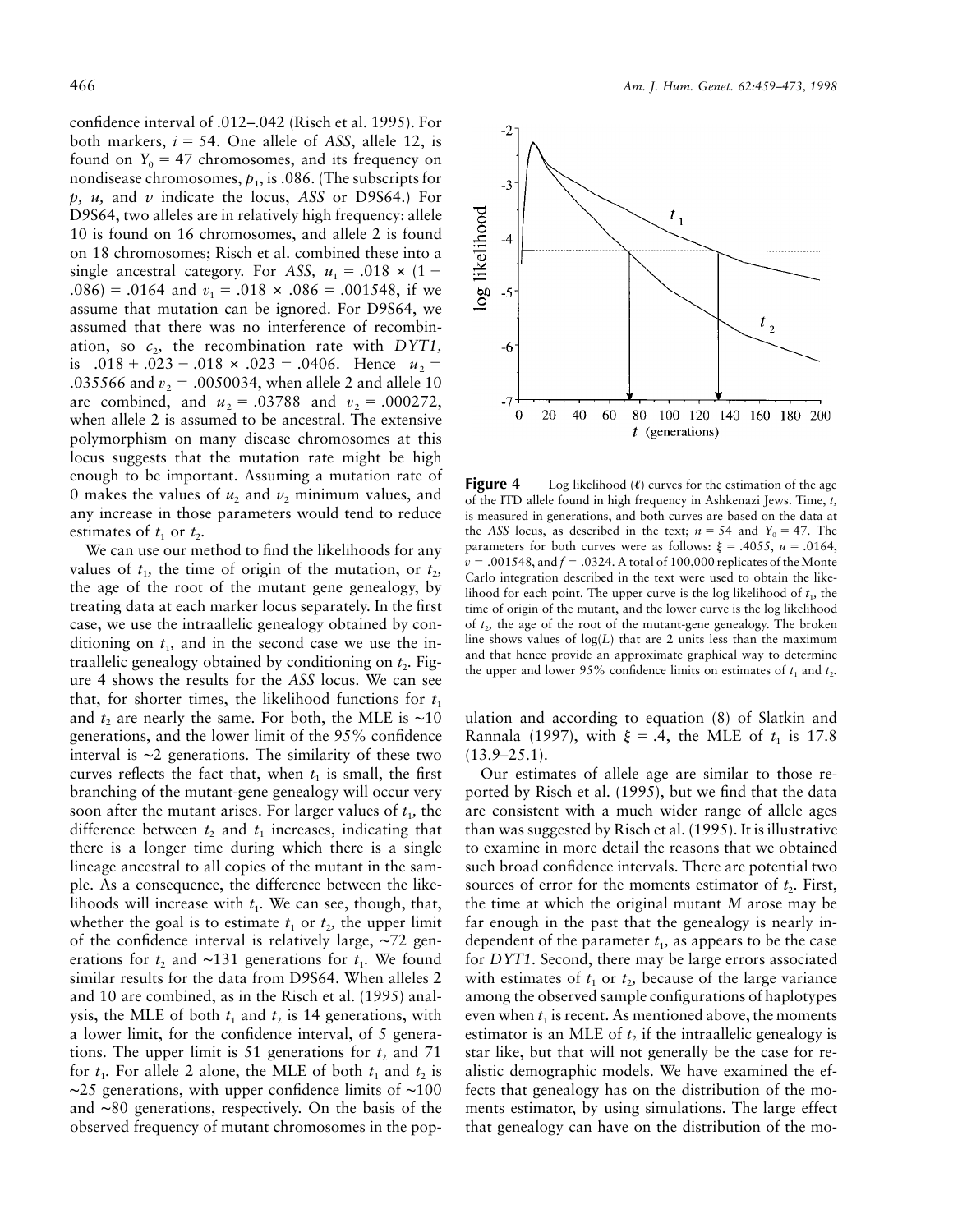ments estimator and its mean-square error is illustrated in figure 5.

To generate the frequency distribution of the moments estimator of  $t_2$ , shown in figure 5*a*, we have assumed a star genealogy and have simulated 1,000 artificial configurations of haplotypes, using  $t_2 = 8.4$ , which is the value that Risch et al. (1995) obtained from the moments estimator. The other parameters for these simulations were the same as those used by Risch et al. (1995). To generate the frequency distribution of the moments estimator shown in figure 5*b,* we simulated 1,000 artificial configurations of haplotypes, using  $t_1 = 8.4$  generations, but we instead used the distribution of genealogies and coalescence times expected on the basis of the inferred demography for this population and used the population-growth rate of  $\xi = .4$  suggested by Risch et al. (1995). The distribution for the simulated data when a star genealogy is assumed is unimodal and is closely concentrated around the average, as shown in figure 5*a.* In such cases, quite accurate estimates are possible: the average of the moments estimator is 7.70, and the meansquare error (MSE; the average squared difference between the inferred value of the parameter and its true value, 8.4) is 9.09. Allowing the genealogy to be determined by the population demography in the simulations results in a distinctly bimodal distribution of the statistic and in a large associated error for the estimates: the average is 12.0, and the MSE is 1,365.3, indicating that the moments estimator of  $t_2$  is not very accurate.

#### *Age of Non-African Lineages at CD4*

Tishkoff et al. (1996) surveyed several populations from different geographic regions for two very closely linked polymorphic markers within the CD4 locus on chromosome 12: an Alu element, in the first intron, that is polymorphic for a 265-bp deletion, and a polymorphic pentanucleotide short tandem repeat polymorphism (STRP), or microsatellite, locus  $5'$  to exon 1 and 9.8 kb from the Alu polymorphism. The Alu deletion (called the "Alu(-) allele") is not found in gorillas and chimpanzees and thus appears to have arisen after the separation of the lineage leading to modern humans, ∼5 million years ago. Tishkoff et al. (1996) argue that  $\text{Alu}(-)$  arose only once, on a chromosome carrying a 90-bp allele at the STRP marker, and that variability at the STRP marker on the  $\text{Alu}(-)$  chromosomes is the result of later mutation and recombination.

Tishkoff et al. (1996) divided their study populations into two groups, sub-Saharan Africans (population A) and non-Africans (population B). They found that 97.8% of the 270 non-African Alu $(-)$  chromosomes carried the 90-bp allele, whereas only 25.8% of the 132 African chromosomes carried that allele. Both the mutation rate at the STRP locus and the recombination rate



**Figure** 5 Frequency distributions of estimates of  $t_2$ , obtained by use of the moments estimator of allele age, for artificial data simulated on the basis of parameters for data on ITD that were collected from the population of Ashkenazi Jews by Risch et al. (1995). For these simulations, it was assumed that the actual time of the shared common ancestor for the sampled chromosomes was  $t_2 = 8.4$ , which is the estimate obtained from the original data by the moments estimator. *A,* Distribution of the estimator for simulated data when the population genealogy is assumed to be a star genealogy (i.e.,  $t_2 = t_3 =$  $\ldots = t_i = 8.4$ ). *B*, Distribution of the estimator for simulated data when the distribution of genealogies is as expected on the basis of the inferred demography of the population of Ashkenazi Jews. The average value of the estimator for the simulated data, when a star genealogy is assumed, is 7.70, and the MSE (the average squared difference between the inferred value of the parameter and its true value 8.4) is 9.09. The average value of the moments estimator for the data simulated by use of the distribution of genealogies expected for the demographic parameters of the population of Ashkenazi Jews is 12.0, and the MSE is 1,365.3.

between the two markers are unknown. Tishkoff et al. (1996, p. 1384) assumed a mutation rate  $\mu$  from the 90bp allele to any other allele, no back mutation, and a 0 rate of recombination between the STRP and Alu mark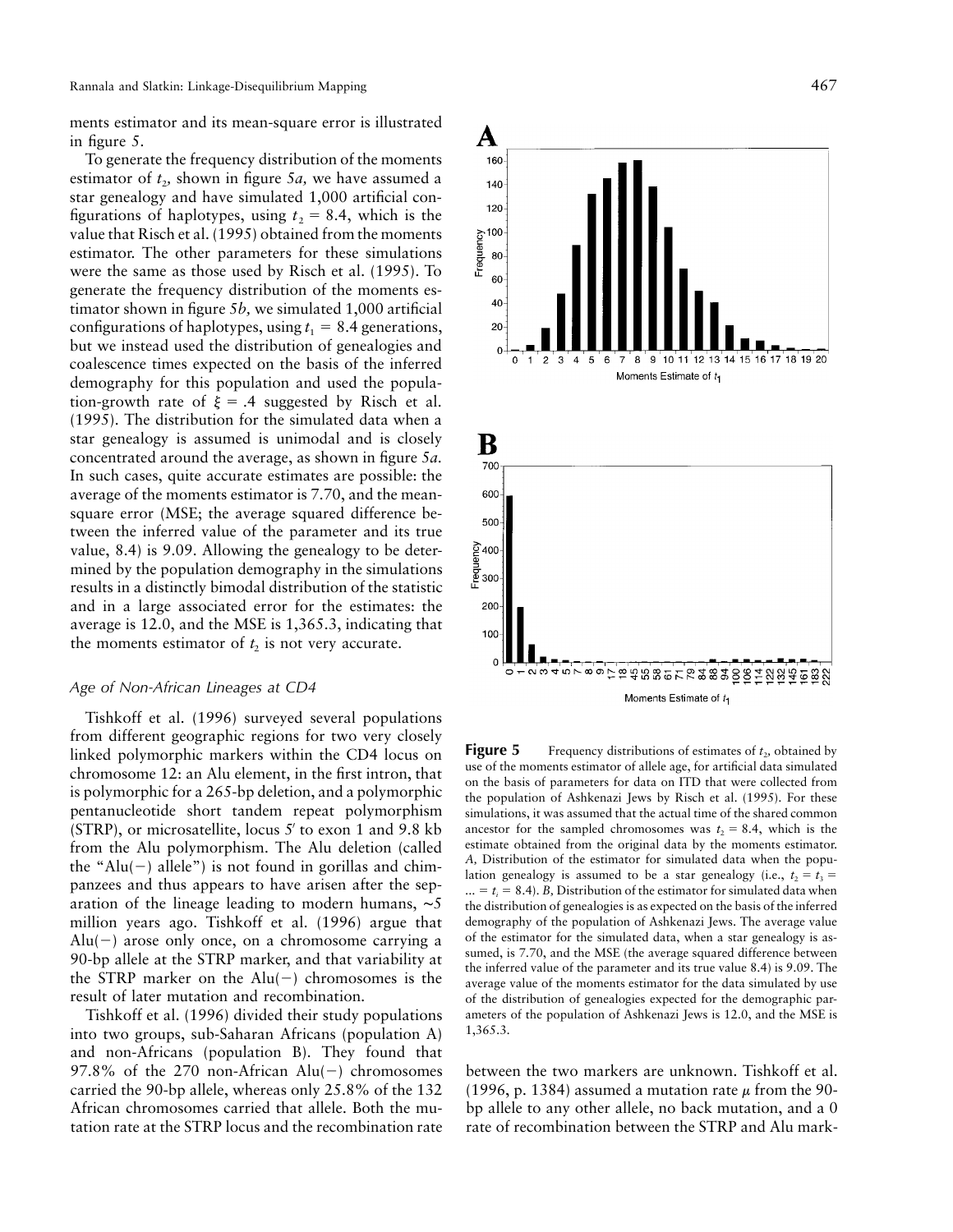ers. Furthermore, they excluded from their analysis STRP alleles  $\geq 110$  bp, because those alleles represent the descendants of "an ancient recombination event with an  $\text{Alu}(+)$ chromosome." There was one such allele (size 110 bp) among the non-Africans, and there were 47 (sizes  $\geq$ 115 bp) among the Africans. Tishkoff et al. (1996) then assumed a Poisson mutation process, with mutation rate  $\mu$ , and used the formula  $Q = e^{-\mu t}$  to express the proportion of ancestral (90-bp) alleles in a sample, as a function of *t,* the time of origin of each group. Tishkoff et al. (1996) used "*N*" for the number of generations, but we use *t* here, to be consistent with our notation. There are two values of  $Q: Q_A =$  $34/85 = .40$  is the proportion of 90-bp allele on the Alu(-) chromosomes in Africans, and  $Q_B =$  $264/269 = .9814$  is the proportion in non-Africans, where we use "*Q*" instead of the "*P*" of Tishkoff et al. (1996). Tishkoff et al. (1996) assumed (1) that  $\text{Alu}(-)$ chromosomes in non-Africans are descended from a single ancestral lineage that diverged from the African lineages at a time  $t_B$  that is approximately the time at which ancestors of non-Africans left Africa and (2) that the Alu(-) allele arose by mutation  $\le t_A = 5$  million years ago. Under the assumption of exponential decay of the *Q*'s, the ratio  $\ln (Q_A)/\ln (Q_B) = t_A/t_B = 48.8$  gives a value of  $t_B$  that is ~100,000 years before present if  $t_A = 5$  million years. Note that this calculation does not depend on either the generation time or the mutation rate, as long as each has remained constant during the time of interest. In this calculation, equating the expected values of *Q* with those observed is equivalent to using the moments estimator of *t* for each sample separately.

Because Tishkoff et al. (1996) used the moments estimator for allele ages in both populations, their estimates are necessarily of  $t_2$ . For both populations, the values of  $t_1$  will be older by an amount that depends on the demographic history of each population. Assuming, as they did, that  $t_2$  for the age of the Alu(-) allele in Africans is 5 million years implies that this allele actually arose in the common ancestor of chimpanzees and humans but survived only in the lineage leading to humans.

We can use our maximum-likelihood method to estimate  $t_B$ , the time of origin of non-Africans, by jointly estimating  $\mu$  and  $t_B$ , using the configurations of both African and non-African  $\text{Alu}(-)$  chromosomes. We assume that Africans and non-Africans have evolved independently since the dispersal of the ancestors of non-Africans from Africa. We can then generate the likelihood functions for each and then multiply these to obtain the overall likelihood of the observations, as a function of the unknown parameters,  $\mu$  and  $t_B$ . For all combinations of parameters that we considered, the same MLE of  $t_B$  was obtained whether the likelihood was maximized jointly for  $t_B$  and  $\mu$  or whether  $\mu$  was first estimated by use of only the African samples and

then that estimate was substituted into the likelihood to estimate  $t_B$  for non-Africans. For ease of discussion, we will treat the two estimation problems separately.

For our analysis, we assume that the current population size for Africans is  $N_A = 10^9$  and that the population size for non-Africans is  $N_B = 4 \times 10^9$ . It is reasonable to assume a much lower rate of population growth for Africans than for non-Africans. We assumed initially that the Africans have descended from a population of 100 individuals that grew exponentially to the current size, which implies  $\xi_A = 6.447 \times 10^{-5}$ . We found that the exact value of  $\xi$  did not matter, and, in fact, almost the same estimates of  $\mu$  were obtained when we assumed constant population sizes of  $10^7$ ,  $10^8$ , and 109 . A later start for growth of the African population, followed by a consequently higher growth rate, did matter, as we shall show. For the non-Africans, we used both  $\xi_B$  = .002 and  $\xi_B$  = .005 in our analysis. The first value is the growth rate if the non-Africans did, in fact, arise from a single small population that grew exponentially for 200,000 years (10,000 generations); the larger value of  $\xi_B$  allows for a later initiation of exponential growth. If the STRP alleles  $\geq 110$  bp are ignored,  $n_A = 349$ ,  $i_A = 85$ ,  $Y_{0,A} = 34$ ,  $n_B = 1424$ ,  $i_B = 269$ , and  $Y_{0,B} =$ 264. These numbers are obtained from table 3 of Tishkoff et al. (1996), by removal of all data with allele sizes  $\geq 110$  bp at the STRP locus. The sampling fractions are  $f_A = 349/(2 \times 10^9) = 1.745 \times 10^{-7}$  and  $f_B =$  $1,424/(8 \times 10^{9}) = 1.78 \times 10^{-7}$ .

Figure 6 shows the log likelihood as a function of  $\mu$ for the African samples. The MLE of  $\mu$  is 5.88  $\times$  10<sup>-6</sup>  $(2.13 \times 10^{-6}, 9.63 \times 10^{-6})$  if we assume that  $t_1$  is 2.5  $\times$  10<sup>5</sup> generations. If we instead assume that  $t_2$  =  $2.5 \times 10^5$  generations, the results are almost the same; the MLE of  $\mu$  is 4.91  $\times$  10<sup>-6</sup> (1.20  $\times$  10<sup>-6</sup>, 8.63  $\times$  $10^{-6}$ ). Figure 7 shows the log likelihood as a function of either  $t_1$  or  $t_2$ , for the non-African samples, with growth rate  $\xi_B = .002$  and mutation rate  $\mu = 5.88 \times$  $10^{-6}$ . Note that the results are similar to those for ITD that are shown in figure 4, in that, for shorter time periods, the likelihoods are virtually identical functions of *t*<sub>1</sub> or *t*<sub>2</sub>. The MLE is ∼4,100 generations (82,000 years), and the lower confidence limit is slightly less than 1,000 generations. The upper confidence limit depends on whether  $t_1$  or  $t_2$  is being estimated. There is no upper confidence limit for  $t_1$ , whereas the upper confidence limit for  $t_2$  is slightly more than 100,000 generations, or 2 million years. It is arguable whether  $t_1$  or  $t_2$  is more relevant in this case, but which time is estimated does not affect the main conclusion—namely, that these data provide little reason to reject even very early dates for the divergence of non-Africans from Africans. Similar results were obtained for the cases with  $\xi_B = .005$ . In general, larger growth rates make it even more difficult to estimate allele ages confidently.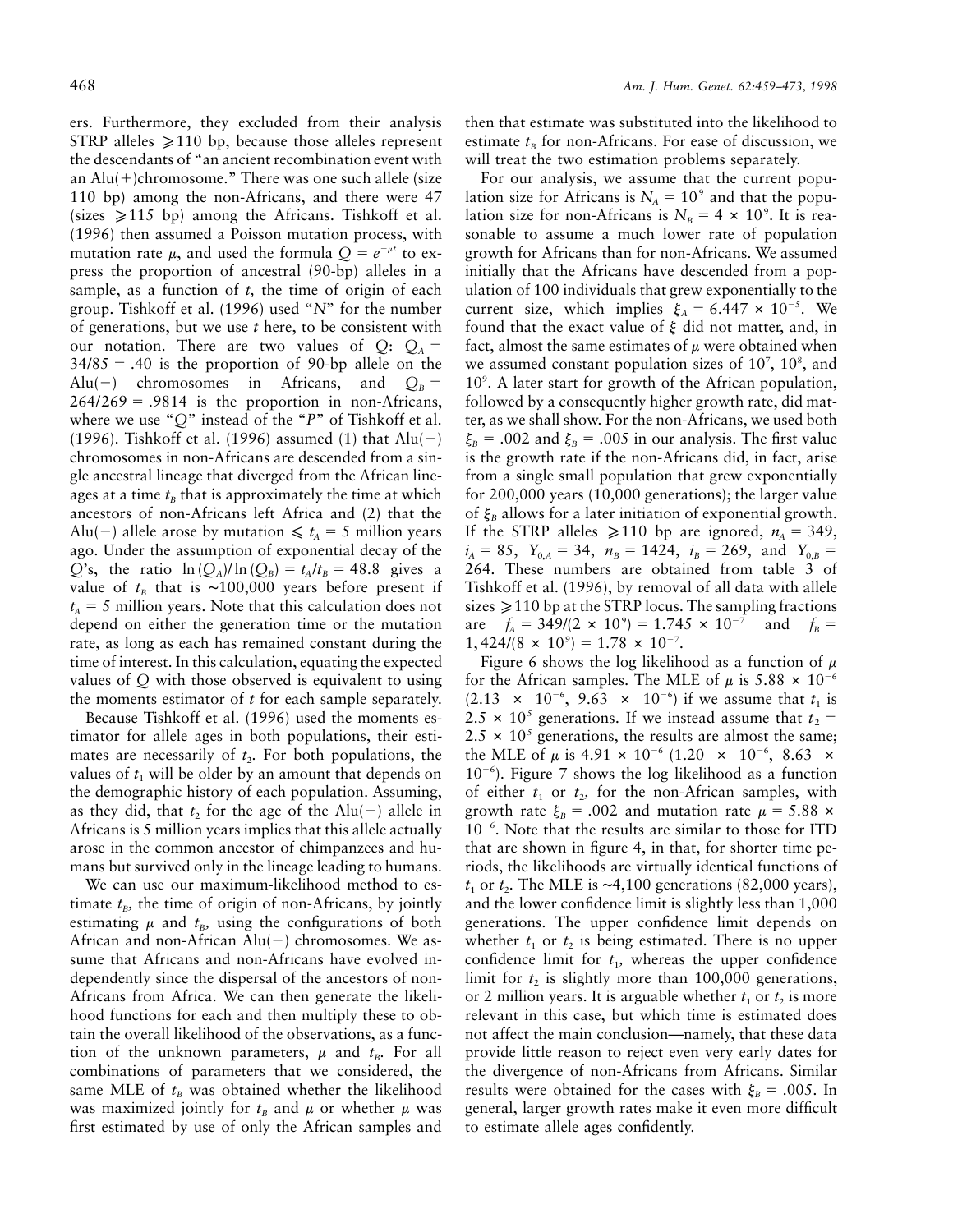

**Figure 6** Log likelihood  $(\ell)$  of the mutation rate,  $\mu$ , at the STRP locus, for sub-Saharan African samples in the Tishkoff et al. (1996) data set. Only Alu(-) alleles  $\leq 110$  bp (see text) as a function of  $\mu$ measured in units of  $10^{-6}$  mutations/chromosome/generation are shown. Arrows indicate the position of the bounds for the 95% confidence interval of this estimate (i.e., the values that are  $\leq 2$  log likelihoods below the MLE). The parameter values used to generate this curve were as follows:  $i_A = 85$ ,  $Y_{0,A} = 34$ ,  $\xi_A = 6.447 \times 10^{-5}$ ,  $f_A =$ 1.745  $\times$  10<sup>-7</sup>, and  $t_1 = 250,000$  generations, where the subscript *A* denotes African populations.

The observed frequency of the  $\text{Alu}(-)$  allele also contains information about  $t<sub>1</sub>$ , if the population growth rate is known. With  $\xi_B = .002$  the MLE based on the allele frequency, when equation (8) of Slatkin and Rannala (1997) is used, is  $\hat{t}_1 = 7,139.2$  (6,882.1, 10,019.2) generations (or 142,785 years).

It is reasonable to ask how sensitive our results are to changes in the various parameters that we have assumed. The assumed population sizes of African and non-Africans, which determined the values of  $f_A$  and  $f_B$ , make essentially no difference. For example, if we increase  $f_A$ by a factor of 10, meaning that the current population size of Africans is  $10^8$  instead of  $10^9$ , the maximumlikelihood estimate of  $\mu$  increases only slightly, to 6.9  $\times$  10<sup>-6</sup>, with the confidence interval 1.7  $\times$  10<sup>-6</sup>-1.2  $\times$  10<sup>-5</sup>. The growth rate of the African population is more important. For example, if we assume that the population ancestral to the modern sub-Saharan African populations was small until 500,000 years ago (i.e.,  $t_1 = 2.5 \times 10^4$ , rather than 2.5  $\times$  10<sup>5</sup>, generations) and then began to grow exponentially to a current size of 10<sup>9</sup>,  $\xi_A$  would then be 6.447  $\times$  10<sup>-4</sup>, 10 times larger than the value used to generate figure 7. The resulting MLE of  $\mu$  is 4.63  $\times$  10<sup>-5</sup>, almost 10 times larger than the estimate obtained from figure 6. The effect of a larger mutation rate on the estimated age of the non-African

populations is dramatic. With  $\mu = 4.63 \times 10^{-5}$ , the maximum-likelihood estimate of  $t_1$  is ~600 generations (or 12,000 years), with a confidence interval of ~100–1,000 generations, for  $\xi_B = .002$ . This estimate is much too recent to be consistent with the fossil and archaeological record of modern humans.

Our conclusion about the Tishkoff et al. (1996) data agrees with that of Pritchard and Feldman (1996), who argued that their simulation study showed that the data indicated a much larger upper bound for the confidence interval on  $t_B$ . Our reasons, however, are quite different. Pritchard and Feldman (1996) argue that uncertainly in the estimate of  $\mu$  results in greater uncertainty in the estimate of  $t_B$ . We agree that there is some uncertainly in the estimate of  $\mu$  (see fig. 6), although we do not agree with their method for finding the confidence interval on the estimate of  $\mu$ . Our point is that, even if the mutation rate were known, the variability in gene genealogies alone would result in reduced confidence in estimates of  $t_B$ . Our method can be easily extended to take account of the uncertainty in  $\mu$ ,  $f$ ,  $\xi$ , or other parameters, by integrating over assumed prior distributions. All that would be necessary would be to draw random parameter values from the appropriate distributions for each replicate of the Monte Carlo integration described above.

#### **Discussion**

We have presented a stochastic model that predicts the distribution of coalescence times in the intraallelic gene genealogy of an allele that arose once by mutation. The key assumption is that the allele of interest is and has been sufficiently rare that each copy in the population reproduces independently of each other copy (see Appendix B). We have shown that the distribution of coalescence times depends on both the population growth rate and the fraction of the population represented in the sample. From the distribution of coalescence times, a model of recombination and mutation at a linked marker locus, and the assumption that all copies of the mutant are equivalent, we obtain the likelihood of a configuration,  $Y_0$ , of alleles at a marker locus. That likelihood function, which we can estimate to an arbitrary degree of accuracy by using a Monte Carlo procedure, provides the basis for estimating the recombination rate between a marker and a novel mutant locus, the mutation rate at a marker locus, or the time of origin of the mutant.

For the purpose of disequilibrium mapping, our results are similar to those of Kaplan et al. (1995) and Xiong and Guo (1997), in that we compute the likelihood of an observed configuration of linked markers. Our method has the advantage that, unlike the Kaplan et al. (1995) method, it does not require extensive simulations and that, unlike the Xiong and Guo (1977)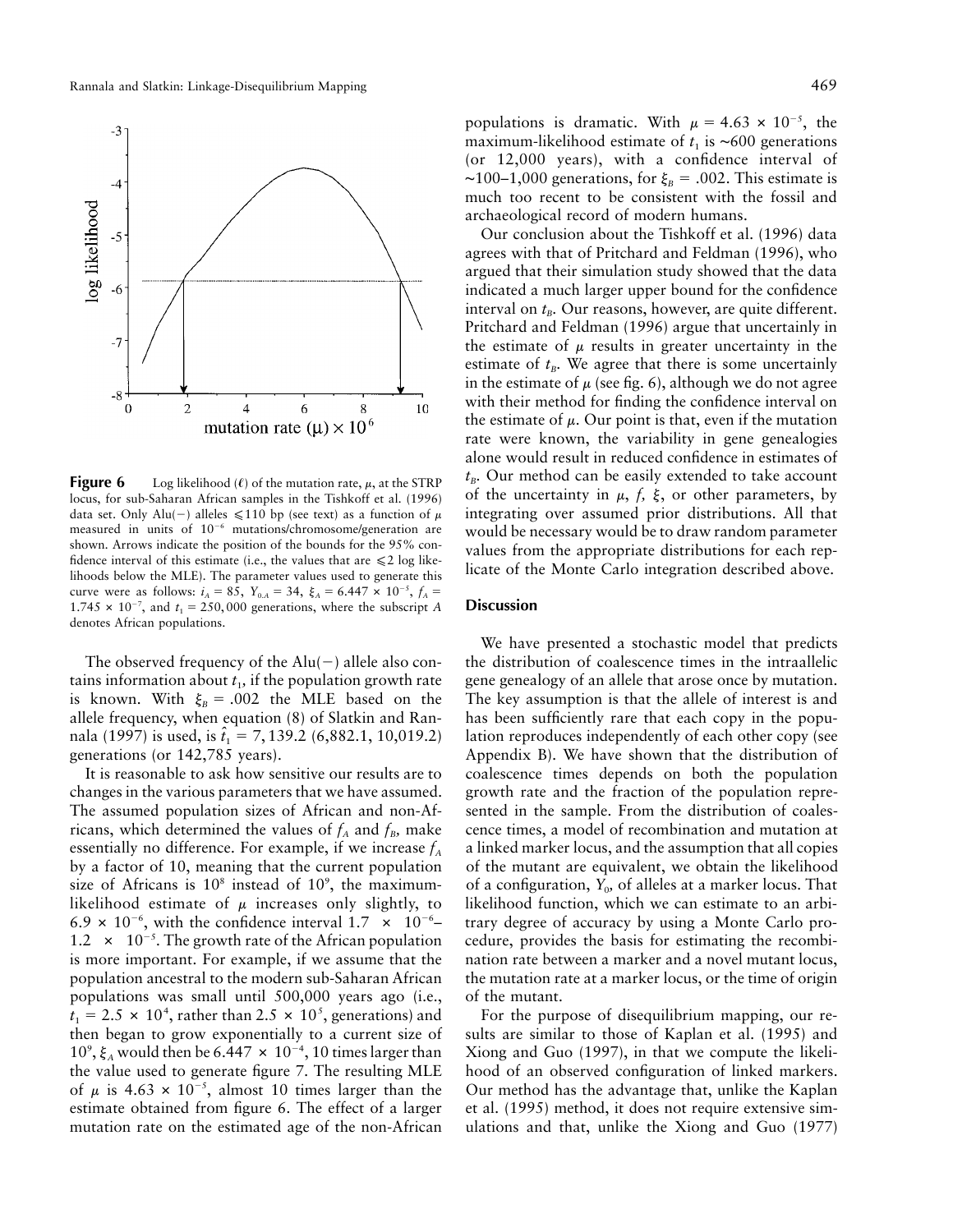

**Figure** 7 Log likelihood ( $\ell$ ) of the age of the Alu(-) allele in non-Africans in the Tishkoff et al. (1996) data set. The upper curve is for  $t_1$ , the earliest time at which the allele ancestral to all copies of  $\text{Alu}(-)$  in non-Africans formed a distinct lineage, and the lower curve is for  $t<sub>2</sub>$ , the age of the most recent common ancestor in the gene genealogy of Alu(-) alleles in non-Africans. For these curves,  $i_B$  = 269,  $Y_{0,B} = 264$ ,  $\xi_B = .002$ ,  $f_B = 1.78 \times 10^{-7}$ , and  $\mu = 5.88 \times 10^{-6}$ (the MLE from fig. 6).

method, it does not rely on approximations that are difficult to verify independently. The only approximation that we use is to assume that the number of copies of a low-frequency allele can be modeled by a linear birth-death process. Nevertheless, all the likelihood methods produce results that are similar and that, for practical purposes, may well be equivalent. All the methods also require assumptions about the demographic history of the sample population; and those assumptions are probably not true. Different likelihood methods will give slightly different results for the same data set and demographic parameter values, but uncertainty about the sample population is probably a greater source of error than are any of the mathematical assumptions or approximations that are made.

Because of the uncertainly about demographic parameters, methods that do not seem to require as many assumptions—such as the method of moments and the Hästbacka et al. (1992) method, which relies on the Luria-Delbrück theory—may seem preferable, on intuitive grounds. Those methods, however, make implicit assumptions about the gene genealogy of the mutant allele class; and those assumptions are more restrictive than the assumptions made in the likelihood methods. The method of moments implicitly assumes a star genealogy, and the Luria-Delbrück theory assumes a genealogy with synchronous symmetrical branching. Those methods may provide adequate answers in some cases, as the Luria-Delbrück theory did for the mapping of DTD in the Finnish population, but likelihood methods should work in a much wider variety of situations. Freely distributed computer programs, including ours, make the use of likelihood methods for disequilibrium mapping relatively easy. Even when demographic parameters are not known with confidence, likelihood methods provide a framework within which to explore the sensitivity of the results to different parameter values. Because the likelihood method that we have developed uses Monte Carlo integration to evaluate the probability of the observed data, it is easy to take account of uncertainties in estimates of parameters such as population size or mutation rate, by assigning to these parameters a prior distribution that reflects these uncertainties and then integrating over this prior during the Monte Carlo integration.

For the purpose of estimating the ages of alleles, there may be greater differences between the likelihood methods discussed, although most of the other methods have not been applied to the problem of the estimation of allele age (but see Guo and Xiong 1997). The approach of Kaplan et al. (1995) is similar to ours but does not lend itself to the development of analytic theory pointing to the intrinsic limitations of estimating allele age, and it would lead to computational problems for old alleles. The method of Xiong and Guo (1997) is based on an approximation that may not remain valid when the time of appearance of the mutant is allowed to vary.

#### *Population Subdivision*

All of the likelihood methods discussed here, including ours, assume a single randomly mating population. There is probably some subdivision even in relatively homogeneous populations, including the population of Finland. For other populations, including Ashkenazi Jews and sub-Saharan Africans, the assumption of no subdivision is even less likely to be true. Models based on either a branching process or a birth-death process are somewhat insensitive to population subdivision, because they assume that each copy of the mutant allele, *M,* reproduces independently. If there is population subdivision, however, our method and those of Kaplan et al. (1995) and Xiong and Guo (1997) require the implicit assumption that each subpopulation grows at the same rate and that the same fraction, *f,* of each subpopulation is sampled. Further work is needed to quantify the effects of population subdivision when these implicit assumptions are invalid.

## **Conclusions**

Although it is difficult to generalize from our results, because of the many parameters in our model, the three examples that we have analyzed, as well as other cases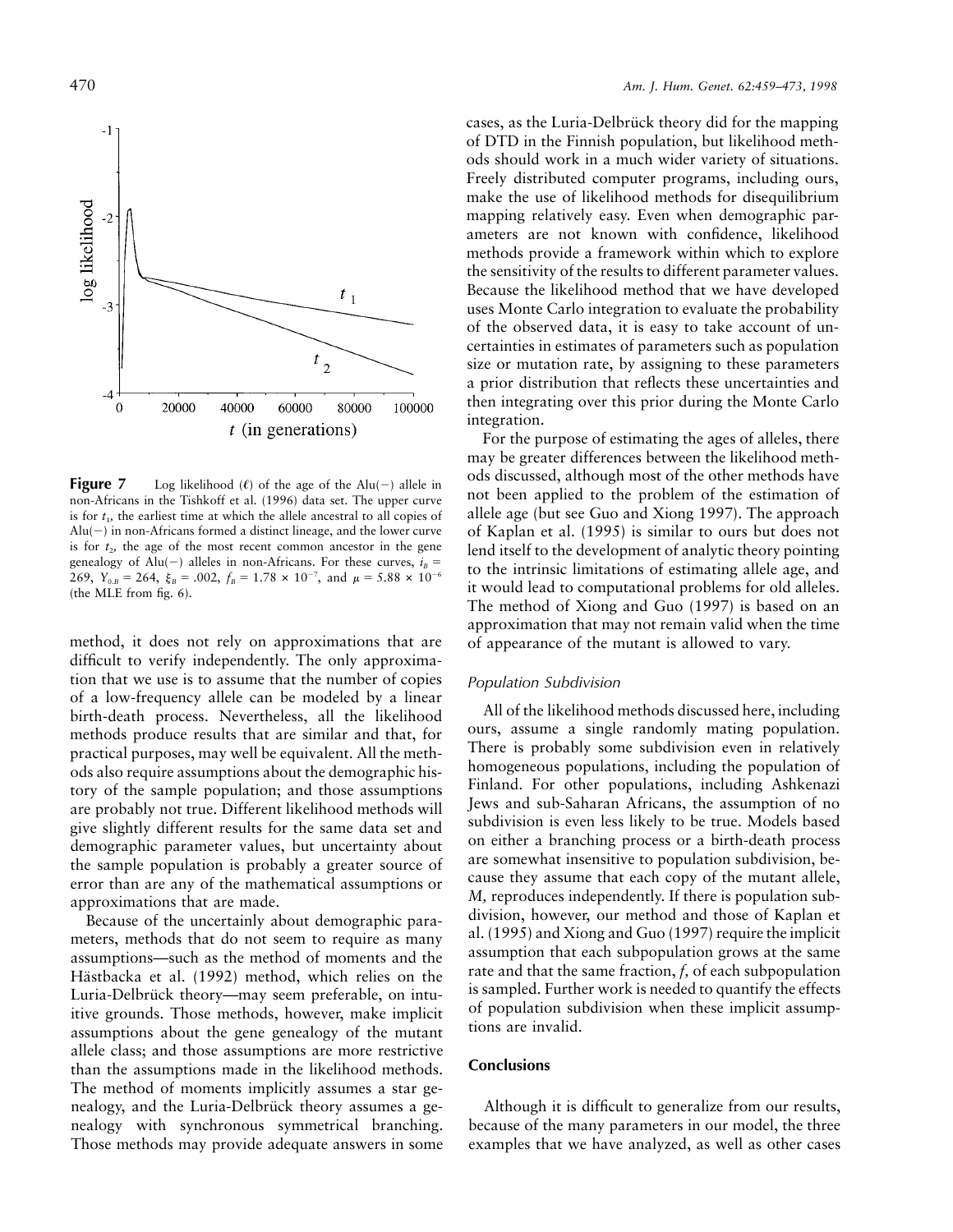Rannala and Slatkin: Linkage-Disequilibrium Mapping 471

that we have examined in the course of this study, suggest that likelihood methods are quite robust for the estimation of recombination rates, which is the goal of disequilibrium mapping (Lander and Botstein 1986). Estimates of *c*, such as those for the data of Hästbacka et al. (1992), are relatively insensitive to values of *f* (i.e., the sampling fraction),  $\xi$  (i.e., the population growth rate), and, most important, to  $t_1$  (the time of founding of the population). For the Hästbacka et al. (1992) data set, we found that it made little difference, in the estimate of *c*, whether we assumed  $t_1 = 100$  or much larger values of  $t_1$ . In contrast, it can be difficult to accurately estimate  $t_1$ , the time at which the mutant arose, when  $t_1$  is moderately large, particularly if the population has been growing rapidly. When there has been rapid growth, the coalescence times will be relatively recent, even though the mutant may have arisen in the distant past. As a consequence, substantial disequilibrium is expected in the data, regardless of allele age, and the confidence interval on estimates of allele age can therefore be quite broad. Surprisingly, allele frequency alone, when the results from Slatkin and Rannala (1997) are used, can provide narrower bounds on estimates of allele age. Neither the limitations of disequilibrium analysis for estimation of allele age nor its robustness for estimation of recombination rates appears to result from special simplifying assumptions in our analysis. Rather, these results appear to arise from intrinsic properties of intraallelic gene genealogies in growing populations.

#### *Program Availability*

The method described in this paper for calculation of the log likelihoods of different haplotype configurations has been implemented as a computer program written in the C language. The program DMLE is available either by anonymous ftp at mw511.biol.berkeley.edu or on the World Wide Web at http://mw511.biol .berkeley.edu/software.html.

## **Acknowledgments**

This research was supported in part by a Natural Sciences and Engineering Research Council of Canada postdoctoral fellowship to B.R. and by National Institutes of Health grant GM-40282 to M.S. We thank J. Pritchard for providing details of his simulation program, and we thank A. G. Clark, J. Pritchard, N. Risch, S. A. Tishkoff, E. A. Thompson, and Z. Yang for helpful comments on an earlier version of this paper.

## **Appendix A**

## **Statistical Properties of the Moments Estimator of Allele Age**

In this appendix, we show that the estimator

$$
\hat{t}_2 = \frac{\log(i) - \log(i - Y_0)}{u} \t{,} \t(A1)
$$

obtained by setting the observed fraction of nonmutated markers  $(i - Y_0)/i$  equal to the expected proportion  $exp{-u t_2}$  and solving for  $t_2$ , is an MLE if the genealogy of the sample is a star genealogy. We use the fact that, for a rare mutation, essentially all recombination events involve individuals heterozygous for *M.* Because recombination events on each branch are independent in a star genealogy,

$$
L(q|Y_0) = {i \choose Y_0} q^{Y_0} (1-q)^{i-Y_0},
$$

where  $L(q|Y_0)$  denotes the likelihood function and where  $q = 1 - e^{-ut_2}$ . The MLE of *q* is then  $\hat{q} = j/i$ . By the invariance property of MLEs (see Casella and Berger 1990), equation  $(A1)$  provides an MLE of  $t<sub>2</sub>$ , since we can solve for  $t_2$  as a function of the MLE  $\hat{q}$  when  $\mu$  is known. The approximate asymptotic variance for the MLE of  $t_2$  is

$$
\operatorname{Var}(\hat{t}_2) \approx \frac{\left\{\frac{\partial}{\partial q}\left[\frac{-\log(1-q)}{u}\right]\right\}^2\big|_{q=\hat{q}}}{-\frac{\partial^2}{\partial q^2}\log L(q|Y_0)|_{q=\hat{q}}} = \frac{Y_0}{i(i-Y_0)u}.
$$

# **Appendix B**

## **Distribution of Intraallelic Coalescence Times**

In this appendix, we derive the distribution of coalescence times for a sample of chromosomes descended from a nonrecurrent mutant ancestor *M* that arose at generation  $t_1$  in the past. It is assumed that the genealogy of a sample of chromosomes from the population as a whole can be described by the coalescent process of Kingman (1982). A continuous-time approximation is used, with time measured in generations. Let *n*(0) be the total number of chromosomes sampled, and let 2*N* be the total number of chromosomes in the population (i.e., *N* diploid individuals) with  $n(0) \ll 2N$ . The population size may vary over time, in which case we let  $N(t)$  be the (diploid) population size at time *t* in the past, with  $N(0)$  as the current population size. Let  $j(0)$  be the number of *M*-bearing chromosomes in the sample, and let  $j(t) \leq j(0)$  be the number of ancestors of the sampled *M*-bearing chromosomes at time *t* in the past. Let *n*(*t*) be the total number of chromosomes existing at time *t* in the past that are ancestral to the  $n(0)$  sampled chromosomes, where  $n(t) \geq j(t)$ . Let  $i(t)$  be the number of nonmutant chromosomes existing at time *t* that are ancestral to the sample, so that  $n(t) = i(t) + j(t)$ . If  $j(t)$  ancestral *M*-bearing chromosomes exist at time *t,*then the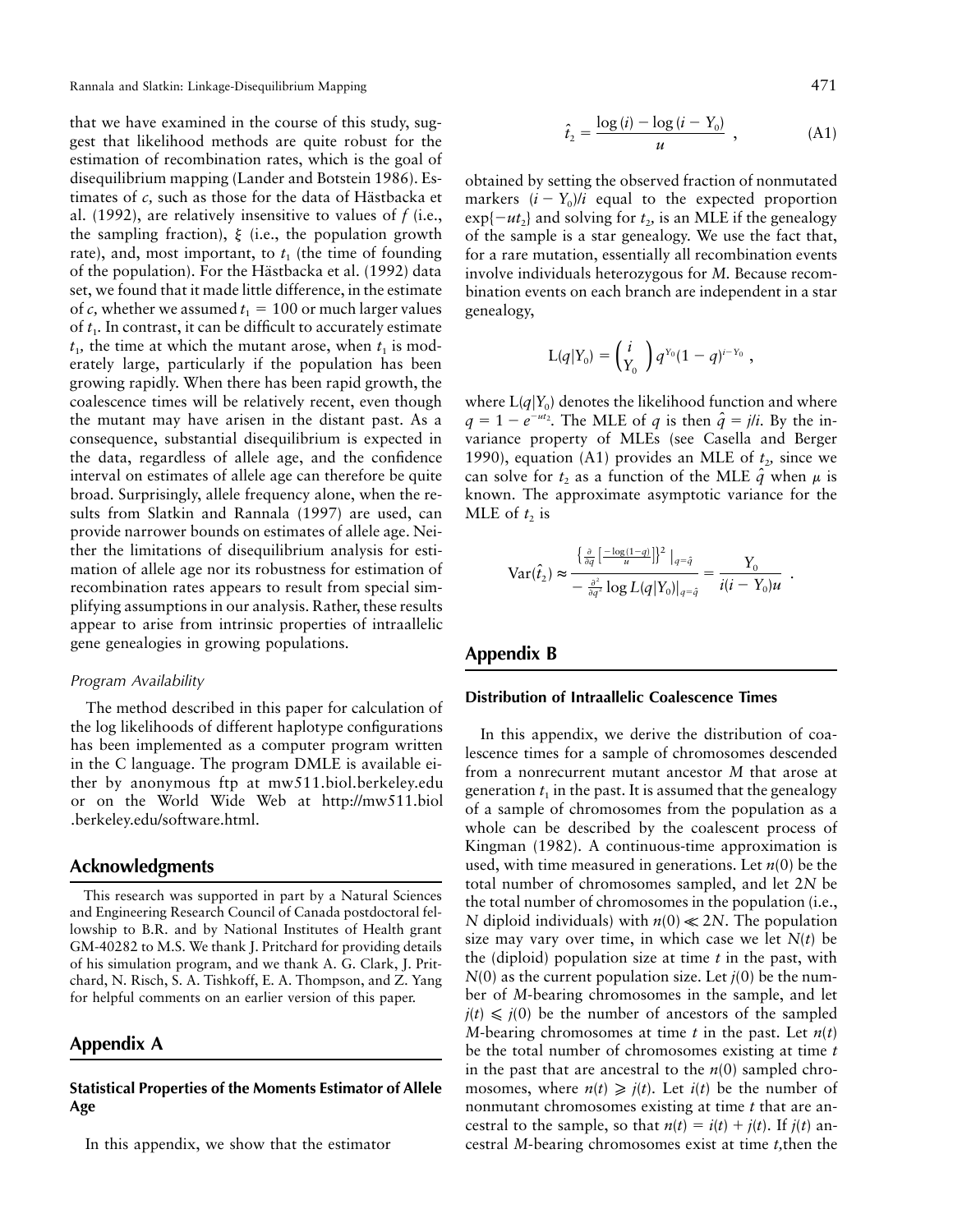probability that one additional *M*-bearing chromosome arises during the interval  $(t, t + dt)$  and leaves descendants in the sample is

$$
P[j(t - dt) = j(t) + 1] = \sum_{i(t) = 1}^{n(0) - j(0)} P[j(t - dt)]
$$
  
=  $j(t) + 1|i(t)|P[i(t)]$ ,

where

$$
P[j(t - dt) = j(t) + 1|i(t)]
$$
\n(B1)\n
$$
= \frac{1}{4N(t)}[i(t) + j(t)][i(t) + j(t) - 1][\frac{j(t)}{i(t) + j(t)}]dt
$$
\n
$$
= \frac{1}{4N(t)}[i(t) + j(t) - 1]j(t)dt.
$$

The first three terms of the product on the right-hand side of equation (B1) give the probability that a coalescence event occurs during *dt,* whereas the last term gives the probability that the coalescence event involves an *M*bearing chromosome. The unconditional probability is then

$$
P[j(t - dt) = j(t) + 1]
$$
  
= 
$$
\sum_{i(t) = 1}^{n(0) - j(0)} \frac{1}{4N(t)} [i(t) + j(t) - 1]j(t)P[i(t)]dt
$$
.

If the mutant *M* has remained rare, so that  $i(t) \gg j(t)$ and  $i(t) \approx n(t)$ , then

$$
P[j(t - dt) = j(t) + 1] \approx \frac{j(t)}{4N(t)} \sum_{i(t) = 1}^{n(0) - j(0)} i(t)P[i(t)]dt
$$

$$
= \frac{j(t)}{4N(t)} E[i(t)]dt
$$

$$
\approx \frac{j(t)}{4N(t)} E[n(t)]dt.
$$

For a population of deterministically variable size, an approximate expression for  $E[n(t)]$ , when this value is large is (according to Slatkin and Rannala 1997)

$$
E[n(t)] = \frac{n(0)}{1 + n(0)\tau(t)/2} \; ,
$$

where  $\tau(t)$  is time, rescaled to allow for variable population size,

$$
\tau(t) = \int_0^t \frac{dt'}{2N(t')} .
$$

With a constant population size, the transition probability is then

$$
P[j(t - dt) = j(t) + 1] = \frac{n(0)}{(1 + n(0)t/2)4N(0)}j(t)dt
$$

$$
= \frac{f/2}{1 + ft/2}j(t)dt,
$$

where  $f = n(0)/2N(0)$  is the fraction of chromosomes in the population that are sampled. This is the instantaneous birth rate for the "reconstructed" linear birthdeath process (Nee et al. 1994), which describes the growth of the lineages that ultimately leave descendants in the sample, with  $B = D = 1/2$ , where *B* is the birth rate, and where *D* is the death rate, per lineage (see Slatkin and Rannala 1997).

If the population has experienced exponential growth at rate *r*, then we use the time transformation  $\tau(t)$  =  $(e^{rt} - 1)/[2N(0)r]$  to obtain

$$
P[j(t - dt) = j(t) + 1]
$$
  
= 
$$
\frac{n(0)}{1 + n(0)(e^{rt} - 1)/[4N(0)r]}
$$
  

$$
\frac{1}{4N(t)}j(t)dt
$$
  
= 
$$
\frac{fr}{f - (f - 2r)e^{-rt}}j(t)dt.
$$

This is the instantaneous birth rate for a "reconstructed" linear birth-death process with  $B = 1/2$  and  $D =$  $1/2 - r$ .

# **Appendix C**

### **Transition Probabilities**

In this appendix, we derive the transition probabilities between chromosomal haplotypes for a model with recombination between a nonrecurrent mutation *M* linked to a single marker locus A with two alleles,  $A_1$  and  $A_2$ , which experience reversible mutations. We use a continuous-time Markov process to model mutation and recombination. During an infinitesimal time interval  $\Delta t$ , the probability that a transition occurs from haplotype *MA*<sub>1</sub> to haplotype  $MA_2$  is  $u\Delta t + o(\Delta t)$ , where  $u = \mu +$  $\mathcal{L}(p, \mu)$  is the instantaneous mutation rate from  $A_1$  to  $A_2$ , *c* is the recombination rate between *M* and marker *A, p* is the frequency of  $A_2$ , and  $1 - p$  is the frequency of *A*<sup>1</sup> among normal chromosomes (which is assumed to be constant). We focus our attention on haplotypes from individuals heterozygous for mutation *M,* so that re